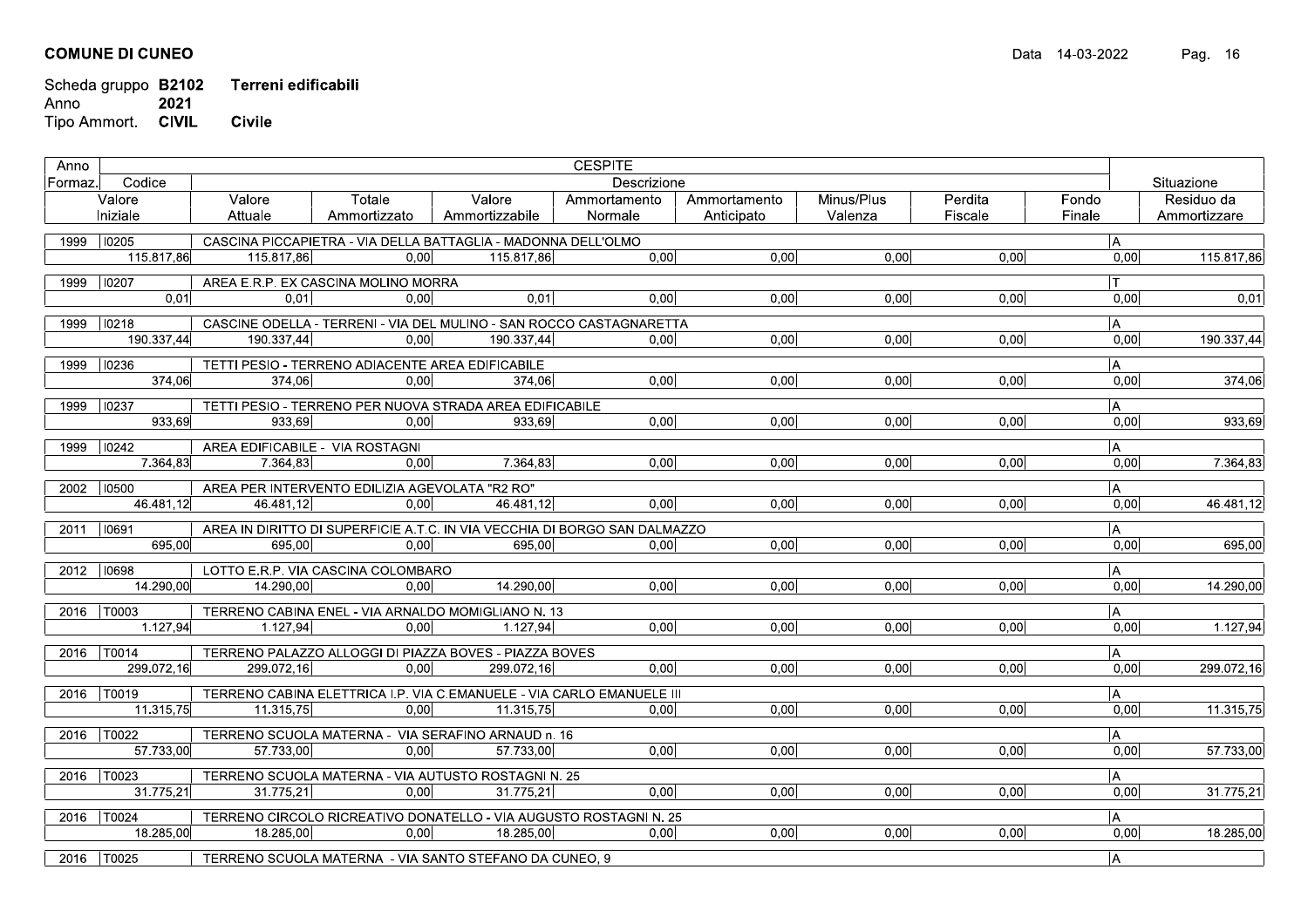|      | <b>COMUNE DI CUNEO</b> |                                                                                                    |      |            |                   |      |      | Data 14-03-2022    |                | Pag. 17    |
|------|------------------------|----------------------------------------------------------------------------------------------------|------|------------|-------------------|------|------|--------------------|----------------|------------|
|      | 32.943,50              | 32 943,50                                                                                          | 0.00 | 32.943.50  | 0,00              | 0,00 | 0,00 | 0,00               | 0.00           | 32.943,50  |
|      | 2016   T0033           | TERRENO SCUOLA MATERNA CONFRERIA - VIA VALLE MAIRA N. 134/BIS                                      |      |            |                   |      |      |                    | A              |            |
|      | 18.618.20              | 18.618,20                                                                                          | 0.00 | 18.618,20  | 0.00              | 0,00 | 0,00 | 0,00               | 0.00           | 18.618,20  |
| 2016 | T0034                  | TERRENO SCUOLA MATERNA SAN PIO X - VIA CITTADELLA N. 10                                            |      |            |                   |      |      |                    | A              |            |
|      | 21.454.16              | 21.454.16                                                                                          | 0.00 | 21.454,16  | 0.00              | 0,00 | 0,00 | 0,00               | 0,00           | 21.454,16  |
|      | 2016   T0035           | TERRENO SCUOLA MATERNA ROATA CANALE - VIA MONEA OLTREGESSO, 75                                     |      |            |                   |      |      |                    | A              |            |
|      | 47.570,09              | 47.570,09                                                                                          | 0.00 | 47.570.09  | 0.00              | 0,00 | 0,00 | 0,00               | 0,00           | 47.570,09  |
|      | 2016   T0036           | TERRENO SCUOLA MATERNA BOMBONINA - VIA TETTO SACCHETTO, 9                                          |      |            |                   |      |      |                    | $\overline{A}$ |            |
|      | 7.031.63               | 7.031.63                                                                                           | 0.00 | 7.031.63   | 0.00              | 0,00 | 0.00 | 0,00               | 0,00           | 7.031,63   |
| 2016 | T0037                  | TERRENO SCUOLA MATERNA - VIA 28 APRILE N. 25                                                       |      |            |                   |      |      |                    | A              |            |
|      | 129.116,98             | 129.116,98                                                                                         | 0.00 | 129.116,98 | 0,00              | 0,00 | 0,00 | 0,00               | 0,00           | 129.116,98 |
|      | 2016   T0038           | TERRENO SCUOLA ELEMENTARE "CUNEO 2" - LARGO PIETRO BELLINO, 3                                      |      |            |                   |      |      |                    | l A            |            |
|      | 155.295,31             | 155.295,31                                                                                         | 0.00 | 155.295.31 | 0.00              | 0,00 | 0.00 | 0,00               | 0,00           | 155.295,31 |
| 2016 | T0039                  | TERRENO SCUOLA ELEMENTARE E MEDIA SAN ROCCO CASTAGNARETTA - VIA AISONE N. 3                        |      |            |                   |      |      |                    | A              |            |
|      | 159.651,43             | 159.651,43                                                                                         | 0.00 | 159.651,43 | 0.00              | 0,00 | 0,00 | 0,00               | 0,00           | 159.651,43 |
|      | 2016   T0040           | TERRENO SCUOLA ELEMENTARE MADONNA OLMO - PIAZZA DELLA BATTAGLIA N. 1                               |      |            |                   |      |      |                    | $\overline{A}$ |            |
|      | 139.908,04             | 139.908.04                                                                                         | 0.00 | 139.908.04 | 0.00              | 0,00 | 0,00 | 0,00               | 0,00           | 139.908,04 |
| 2016 | T0041                  | TERRENO SCUOLA ELEMENTARE S. PIO X - VIA SAN PIO X N. 11                                           |      |            |                   |      |      |                    | A              |            |
|      | 70.400.85              | 70.400,85                                                                                          | 0.00 | 70.400.85  | 0.00              | 0.00 | 0.00 | 0.00               | 0,00           | 70.400,85  |
|      | 2016   T0042           | TERRENO SCUOLA ELEMENTARE BORGO SAN GIUSEPPE - VIA SAN CRISTOFORO N. 25                            |      |            |                   |      |      |                    | A              |            |
|      | 44.891,65              | 44.891,65                                                                                          | 0.00 | 44.891,65  | 0.00              | 0.00 | 0.00 | 0,00               | 0,00           | 44.891,65  |
|      | 2016   T0047           | TERRENO EX SCUOLA ELEMENTARE E MEDIA DI S.PIETRO DEL GALLO (DAL 2010 SCUOLA MATERNA) - VIA RACOT 2 |      |            |                   |      |      |                    |                |            |
|      | 71.497,34              | 71.497,34                                                                                          | 0.00 | 71.497,34  | 0,00              | 0.00 | 0,00 | 0,00               | A<br>0,00      | 71.497,34  |
|      |                        |                                                                                                    |      |            |                   |      |      |                    |                |            |
| 2016 | T0048<br>78.025.90     | TERRENO SCUOLA ELEMENTARE SAN BINIGNO - VIA DELLA ABBAZIA N. 4<br>78.025,90                        | 0.00 | 78.025.90  | 0.00 <sub>l</sub> | 0,00 | 0,00 | 0,00               | A.<br>0,00     | 78.025,90  |
|      |                        |                                                                                                    |      |            |                   |      |      |                    |                |            |
| 2016 | $ T0049\rangle$        | TERRENO SCUOLA ELEMENTARE ROATA ROSSI - VIA DON GIUSEPPE BASSO N. 33                               |      |            |                   |      |      |                    | A              |            |
|      | 21.847.55              | 21.847.55                                                                                          | 0.00 | 21.847.55  | 0.00              | 0,00 | 0.00 | 0,00               | 0.00           | 21.847,55  |
| 2016 | T0050                  | TERRENO MAGAZZINO VIABILITA' E SEDE COMITATO DI QUARTIERE ROATA ROSSI - VIA DON GIUSEPPE BASSO, 29 |      |            |                   |      |      |                    | A              |            |
|      | 2.743,43               | 2.743,43                                                                                           | 0,00 | 2.743,43   | 0,00              | 0,00 | 0,00 | $\vert 0,00 \vert$ | 0,00           | 2.743,43   |
|      | 2016   T0051           | TERRENO SCUOLA ELEMENTARE E MATERNA RONCHI - VIA DEL PARCO GIOCHI, 1/3                             |      |            |                   |      |      |                    | IA.            |            |
|      | 34.886.29              | 34.886,29                                                                                          | 0,00 | 34.886,29  | 0.00              | 0,00 | 0,00 | 0,00               | 0.00           | 34.886,29  |
| 2016 | $\overline{10052}$     | TERRENO SCUOLA ELEMENTARE MADONNA DELLE GRAZIE - VIA CAPPA N. 20                                   |      |            |                   |      |      |                    | A              |            |
|      | 71.405,90              | 71.405,90                                                                                          | 0.00 | 71.405.90  | 0,00              | 0.00 | 0.00 | 0,00               | 0.00           | 71.405,90  |
| 2016 | T0053                  | TERRENO SCUOLA ELEMENTARE DI BOMBONINA - VIA TETTO SACCHETTO N. 9                                  |      |            |                   |      |      |                    | A              |            |
|      | 59.347,26              | 59.347,26                                                                                          | 0,00 | 59.347,26  | 0,00              | 0,00 | 0,00 | 0,00               | 0,00           | 59.347,26  |
| 2016 | T0054                  | TERRENO SCUOLA ELEMENTARE SPINETTA - VIA GAUTERI N. 10                                             |      |            |                   |      |      |                    | A              |            |
|      | 86.483,77              | 86.483,77                                                                                          | 0,00 | 86.483,77  | 0,00              | 0,00 | 0,00 | 0,00               | 0,00           | 86.483.77  |
| 2016 | T0055                  | TERRENO SCUOLA ELEMENTARE ROATA CANALE - VIA MONEA OLTREGESSO, 77                                  |      |            |                   |      |      |                    | A              |            |
|      | 11.471,46              | 11.471,46                                                                                          | 0,00 | 11.471,46  | 0,00              | 0,00 | 0,00 | 0,00               | 0,00           | 11.471,46  |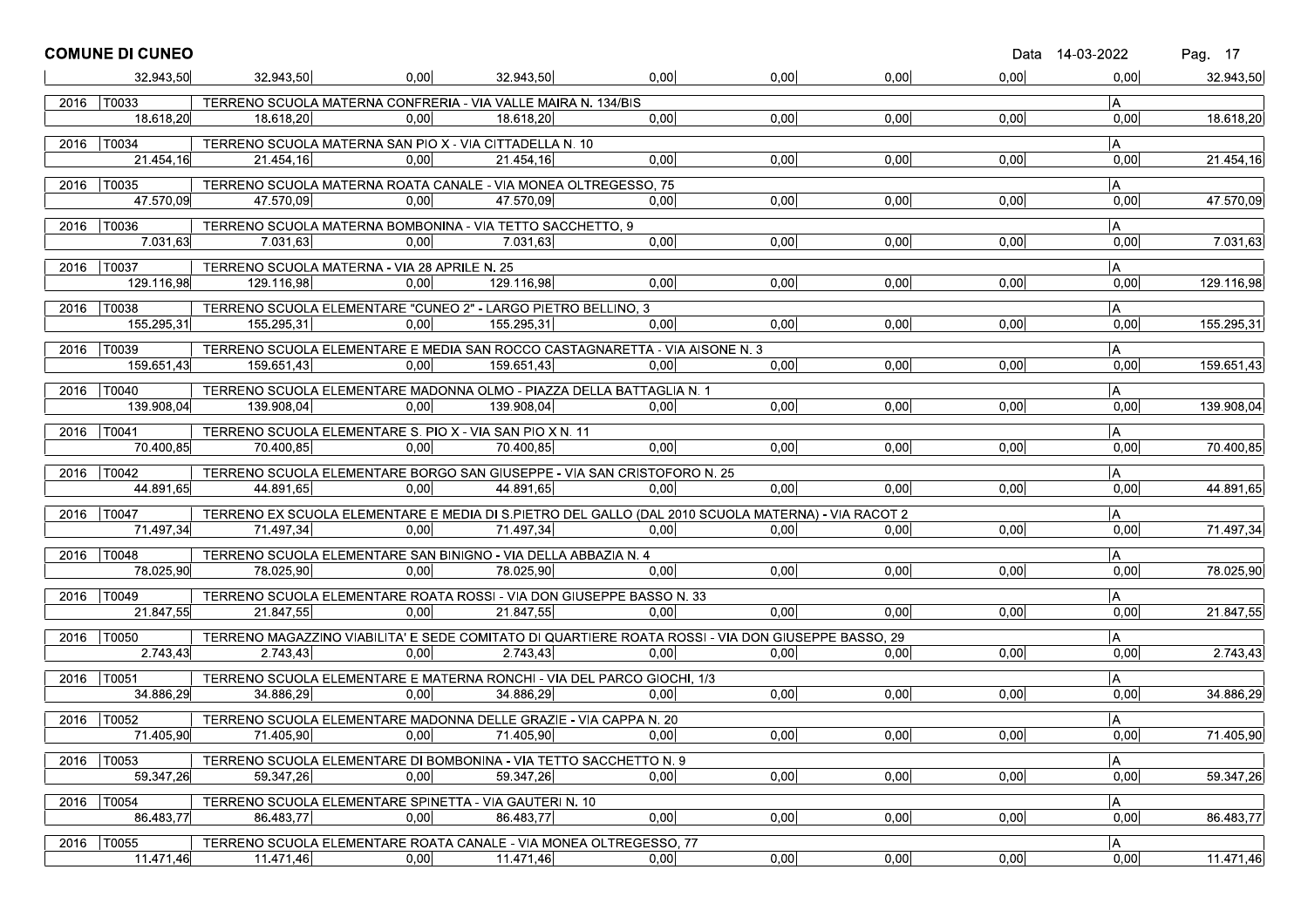|      | <b>COMUNE DI CUNEO</b>                 |                                                                                       |      |            |                                                                                       |      |      |      | Data 14-03-2022 | Pag. 18    |
|------|----------------------------------------|---------------------------------------------------------------------------------------|------|------------|---------------------------------------------------------------------------------------|------|------|------|-----------------|------------|
|      | 2016   T0056                           | TERRENO EX SCUOLA ELEMENTARE TETTI PESIO - VIA TETTI PESIO, 50                        |      |            |                                                                                       |      |      |      | A               |            |
|      | 15.056.31                              | 15.056.31                                                                             | 0.00 | 15.056.31  | 0.00                                                                                  | 0,00 | 0,00 | 0,00 | 0,00            | 15.056,31  |
|      | 2016   T0057                           | TERRENO EX SCUOLA ELEMENTARE TETTI ROERO - VIA ROERO                                  |      |            |                                                                                       |      |      |      | IA.             |            |
|      | 30.220,68                              | 30.220,68                                                                             | 0,00 | 30.220,68  | 0.00                                                                                  | 0.00 | 0.00 | 0.00 | 0.00            | 30.220,68  |
|      | 2016   T0058                           | TERRENO EX SCUOLA ELEMENTARE TORRE FRATI - VIA TORRE FRATI, 25                        |      |            |                                                                                       |      |      |      | A               |            |
|      | 44.594.67                              | 44.594,67                                                                             | 0.00 | 44.594,67  | 0.00 <sub>1</sub>                                                                     | 0,00 | 0,00 | 0,00 | 0,00            | 44.594,67  |
|      |                                        |                                                                                       |      |            |                                                                                       |      |      |      |                 |            |
| 2016 | T0060 <br>318.586.48                   | 318.586.48                                                                            | 0.00 | 318.586,48 | TERRENO SCUOLA MEDIA N. 2 E ISTITUTO MAGISTRALE - CORSO CARLO BRUNET N. 12<br>0.001   | 0,00 | 0,00 | 0,00 | IA.<br>0,00     | 318.586,48 |
|      |                                        |                                                                                       |      |            |                                                                                       |      |      |      |                 |            |
|      | 2016   T0061<br>428.370.27             | TERRENO SCUOLA MEDIA N. 3 - VIA ASCANIO SOBRERO, 14/16                                |      |            | 0.00                                                                                  | 0,00 |      |      | A               |            |
|      |                                        | 428.370,27                                                                            | 0.00 | 428.370.27 |                                                                                       |      | 0,00 | 0,00 | 0,00            | 428.370,27 |
| 2016 | T0063                                  | TERRENO WC PUBBLICO - PIAZZA TORINO                                                   |      |            |                                                                                       |      |      |      | A               |            |
|      | 1.062,04                               | 1.062,04                                                                              | 0,00 | 1.062,04   | 0,00                                                                                  | 0,00 | 0,00 | 0,00 | 0,00            | 1.062,04   |
|      | 2016   T0064                           | TERRENO SCUOLA MEDIA MADONNA DELL'OLMO - VIA DELLA BATTAGLIA N. 2                     |      |            |                                                                                       |      |      |      | $\overline{A}$  |            |
|      | 173.998.98                             | 173.998.98                                                                            | 0.00 | 173.998.98 | 0.00                                                                                  | 0,00 | 0.00 | 0,00 | 0,00            | 173.998,98 |
|      | 2016   T0065                           | TERRENO SCUOLA ELEMENTARE ROATA ROSSI - VIA DON GIUSEPPE BASSO, 31                    |      |            |                                                                                       |      |      |      | A               |            |
|      | 20.968,49                              | 20.968.49                                                                             | 0.00 | 20.968.49  | 0,00                                                                                  | 0,00 | 0.00 | 0,00 | 0,00            | 20.968,49  |
| 2016 | T0066                                  | TERRENO SCUOLA MEDIA BORGO SAN GIUSEPPE - VIA ROCCA DE BALDI N. 15                    |      |            |                                                                                       |      |      |      | IA.             |            |
|      | 185.773,43                             | 185.773,43                                                                            | 0,00 | 185.773,43 | 0.00                                                                                  | 0,00 | 0,00 | 0,00 | 0,00            | 185.773,43 |
|      |                                        |                                                                                       |      |            |                                                                                       |      |      |      |                 |            |
|      | 2016   T0068<br>282.116.92             | TERRENO ASILO NIDO N.1 (IMMOBILE EX O.N.M.I.) - VIA SILVIO PELLICO N. 5<br>282.116,92 | 0.00 | 282.116,92 | 0.00                                                                                  | 0,00 | 0,00 | 0,00 | IA.<br>0,00     | 282.116,92 |
|      |                                        |                                                                                       |      |            |                                                                                       |      |      |      |                 |            |
| 2016 | T0069                                  | TERRENO ASILO NIDO N.2 - VIA F.B. TORNAFORTE, 19/BIS                                  |      |            |                                                                                       |      |      |      | IA.             |            |
|      | 43.958,36                              | 43.958,36                                                                             | 0.00 | 43.958.36  | 0.00                                                                                  | 0,00 | 0.00 | 0.00 | 0,00            | 43.958,36  |
|      | 2016   T0070                           | TERRENO EX ASILO NIDO MADONNA OLMO - VIA CHIRI, 46                                    |      |            |                                                                                       |      |      |      | A               |            |
|      | 10.235,71                              | 10.235.71                                                                             | 0.00 | 10.235.71  | 0.00                                                                                  | 0,00 | 0,00 | 0,00 | 0,00            | 10.235,71  |
| 2016 | T0071                                  | TERRENO EX ASILO NIDO - BORGO SAN GIUSEPPE - VIA LESEGNO N. 12                        |      |            |                                                                                       |      |      |      | A               |            |
|      | 86.459.95                              | 86.459,95                                                                             | 0.00 | 86.459.95  | 0.00                                                                                  | 0,00 | 0.00 | 0.00 | 0.00            | 86.459,95  |
| 2016 | T0073                                  | TERRENO CENTRO COMMERCIALE CUNEO 2 - VIA LUIGI TERESIO CAVALLO N. 7                   |      |            |                                                                                       |      |      |      | A               |            |
|      | 246.340,43                             | 246.340,43                                                                            | 0,00 | 246.340.43 | 0,00                                                                                  | 0,00 | 0,00 | 0,00 | 0,00            | 246.340,43 |
|      | 2016   T0074                           | EX O.N.P.I. - CASA SERENA - BORGO SAN GIUSEPPE - VIA SAVONA N. 50 (C.S.A.C.)          |      |            |                                                                                       |      |      |      | IA.             |            |
|      | 456.191,47                             | 456.191,47                                                                            | 0,00 | 456.191,47 | 0.00                                                                                  | 0,00 | 0,00 | 0,00 | 0,00            | 456.191,47 |
|      |                                        |                                                                                       |      |            |                                                                                       |      |      |      |                 |            |
| 2016 | T0076 <br>1.146,53                     | 1.146,53                                                                              | 0.00 | 1.146.53   | TERRENO IMMOBILE "EX DOGLIONE" - SAN ROCCO CASTAGNARETTA - CORSO FRANCIA, 163<br>0.00 | 0.00 | 0.00 | 0.00 | A  <br>0,00     | 1.146,53   |
|      |                                        |                                                                                       |      |            |                                                                                       |      |      |      |                 |            |
|      | $\overline{2016}$   $\overline{10080}$ | TERRENO OFFICINA COMUNALE - VIA GIOTTO N. 1                                           |      |            |                                                                                       |      |      |      | $\overline{A}$  |            |
|      | 118.367,55                             | 118.367,55                                                                            | 0,00 | 118.367,55 | 0,00                                                                                  | 0,00 | 0,00 | 0,00 | 0,00            | 118.367,55 |
| 2016 | T0082                                  | TERRENO CENTRO ANZIANI MADONNA DELL'OLMO - VIA CRISSOLO, 9                            |      |            |                                                                                       |      |      |      | A               |            |
|      | 3.412,47                               | 3.412,47                                                                              | 0,00 | 3.412,47   | 0,00                                                                                  | 0,00 | 0,00 | 0,00 | 0,00            | 3.412,47   |
|      | 2016   T0085                           | TERRENO PALAZZO DELLO SPORT - VIA VIGLIONE, 8                                         |      |            |                                                                                       |      |      |      | A.              |            |
|      | 648.941,01                             | 648.941,01                                                                            | 0.00 | 648.941,01 | 0.00                                                                                  | 0,00 | 0,00 | 0,00 | 0,00            | 648.941,01 |
| 2016 | T0086                                  | TERRENO CANILE MUNICIPALE E ALLOGGIO - VIA TORINO N. 78                               |      |            |                                                                                       |      |      |      | A               |            |
|      |                                        |                                                                                       |      |            |                                                                                       |      |      |      |                 |            |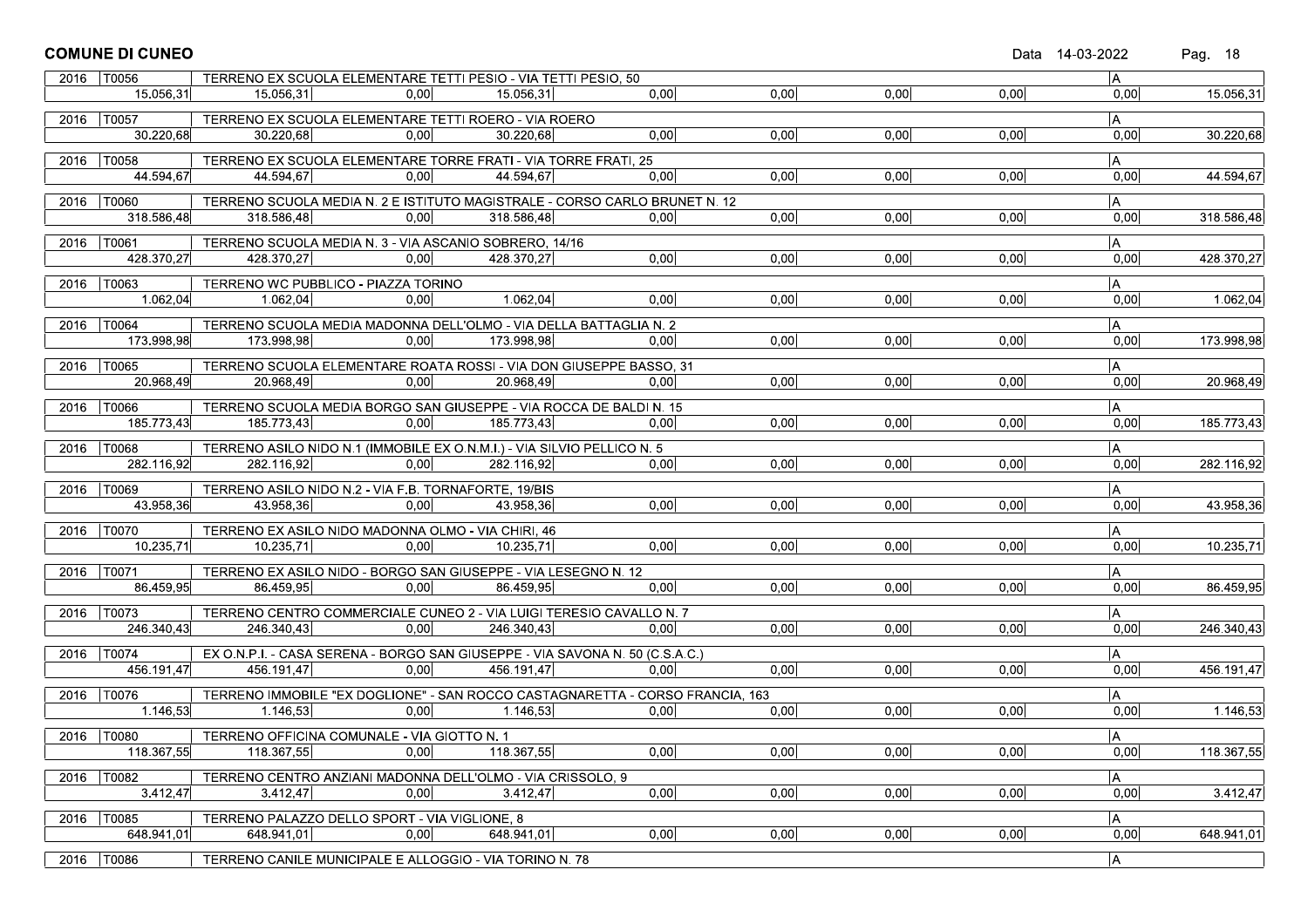| 0.00<br>0,00<br>0,00<br>0,00<br>72.117,48<br>72.117,48<br>72.117,48<br>0,00<br>0,00<br>2016   T0087<br>TERRENO CENTRO DI INCONTRO S. PIO X - VIA CITTADELLA S.N.<br>l A<br>1.703.48<br>0.00<br>0,00<br>0,00<br>0,00<br>0.00<br>1.703,48<br>1.703,48<br>0.00<br>1.703.48<br>2016<br> T0093 <br>TERRENO CAMPEGGIO "BISALTA" - VIA SAN MAURIZIO N. 33<br> A<br>0,00<br>0,00<br>120.986.73<br>120.986,73<br>0.00<br>0,00<br>0,00<br>0,00<br>120.986,73<br>120.986,73<br>2016   T0098<br>A<br>TERRENO CAPANNONE PARCO MONVISO - CORSO MONVISO N. 8<br>4.702,44<br>0,00<br>0,00<br>0,00<br>0,00<br>4.702,44<br>4.702,44<br>0.00<br>4.702,44<br>0,00<br> T0105 <br>TERRENO ALLOGGI R.I.E.C. CONFRERIA - VIA SAN DAMIANO MACRA NN. 15/17/19<br> A<br>2016<br>180.973.75<br>0,00<br>0.00<br>180.973,75<br>0.00<br>0.00<br>0,00<br>180.973.75<br>0.00<br>180.973.75<br>A.<br>2016   T0107<br>TERRENO FABBRICATO ALLOGGI EX MATER AMABILIS - VIA BUSCA NN. 6/8/10<br>78.880,69<br>0,00<br>0,00<br>78.880,69<br>0.00<br>78.880.69<br>0.00<br>0,00<br>0,00<br>78.880,69<br>2016   T0109<br>TERRENO SERRE COMUNALI EX CASA VIOLINO - VIA DELLA PIEVE, 4<br>A <br>0,00<br>0,00<br>0,00<br>18.737,05<br>18.737,05<br>0,00<br>0,00<br>18.737,05<br>18.737,05<br>0,00<br>T0115<br>IA.<br>TERRENO EX STAZIONE TRANVIARIA CN-DRONERO E CN-SALUZZO (DEPOSITO A.T.I.) - DISCESA DEL GAS, 5/C<br>2016<br>0.00<br>0,00<br>20.658,36<br>20.658,36<br>0.00<br>20.658.36<br>0.00<br>0,00<br>20.658,36<br>0.00<br> A<br>$ T0122\rangle$<br>2016<br>TERRENO SCUOLA ELEMENTARE LUIGI EINAUDI - CORSO GALILEO FERRARIS N. 17<br>0,00<br>666.369,00<br>0,00<br>0.00<br>0,00<br>666.369,00<br>0,00<br>666.369.00<br>666.369,00<br>0.00<br>TERRENO SCUOLA ELEMENTARE - VIALE ANGELI N. 82<br>A <br>$ T0123\rangle$<br>2016<br>0.00<br>0,00<br>0,00<br>268.159.74<br>268.159,74<br>0.00<br>0,00<br>0,00<br>268.159,74<br>268.159.74<br>2016   T0126<br>TERRENO EREDITA' GALIMBERTI ALLOGGI IN MONCALIERI - CORSO ROMA, 10<br>IA.<br>0,00<br>7.503,44<br>0.00<br>0,00<br>7.503,44<br>7.503,44<br>0.00<br>7.503,44<br>0.00<br>0.00<br>TERRENO SCUOLA MATERNA SAN BENIGNO - VIA DELLA ABBAZIA N. 3<br>2016   T0132<br>A<br>44.777,58<br>0,00<br>0,00<br>0,00<br>44.777,58<br>44.777,58<br>0.00<br>44.777,58<br>0.00<br>0,00<br>T0133<br>TERRENO FARMACIA COMUNALE N. 1 - PIAZZA EUROPA N. 7<br>l A<br>2016<br>0.00<br>0,00<br>0,00<br>57.641,05<br>0.00<br>57.641.05<br>0,00<br>57.641,05<br>0,00<br>57.641,05<br>2016   T0136<br>TERRENO PALAZZO EX ORFANOTROFIO - VIA FOSSANO, VIA DRONERO, VIA AMEDEO ROSSI, VIA FRATELLI VASCHETTO<br> A<br>743.895.42<br>743.895,42<br>0.00<br>0.00<br>743.895.42<br>0.00<br>0.00<br>0.00<br>0.00<br>743.895,42<br>TERRENO IMMOBILI EX E.C.A. CONDOMINIO BELVEDERE - VIA FRATELLI RAMORINO, 14/16/18<br>A <br>2016<br>T0137<br>0,00<br>38.859,56<br>0,00<br>0,00<br>0,00<br>38.859,56<br>38.859,56<br>0.00<br>38.859.56<br>0.00<br>2016   T0151<br>TERRENO CHIOSCO BAR IN VIALE ANGELI - PARCO DELLA RESISTENZA - VIALE ANGELI N. 25<br>A <br>14.830,08<br>0,00<br>0,00<br>0,00<br>0,00<br>14.830,08<br>0,00<br>14.830,08<br>0,00<br>14.830,08<br>TERRENO FABBRICATO PER AMPLIAMENTO PIAZZALE IN ROATA ROSSI - VIA ANTICA DI BUSCA N. 6 -<br>2016   T0152<br>A<br>0.00<br>0.00<br>0,00<br>3.838,31<br>3.838,31<br>0.00<br>0.00<br>0,00<br>3.838,31<br>3.838.31<br>A <br>T0159<br>TERRENO IMMOBILE EX E.C.A. CONDOMINIO BELVEDERE - LUNGOGESSO GIOVANNI XXIII N. 24<br>2016<br>11.547,98<br>0,00<br>0,00<br>0,00<br>0,00<br>0,00<br>11.547,98<br>0,00<br>11.547,98<br>T0162<br>TERRENO PARCHEGGIO SOTTERRANEO - PIAZZA BOVES DA 1 A 23<br> A<br>2016<br>0,00<br>9.118,76<br>0,00<br>0,00<br>0,00<br>0,00<br>0,00<br>9.118.76<br>9.118,76<br>T0163<br> A<br>2016<br>TERRENO PARCHEGGIO SOTTERRANEO - PIAZZA BOVES DA 1 A 23 | <b>COMUNE DI CUNEO</b> |  |  |  | Data 14-03-2022 | Pag. 19   |
|--------------------------------------------------------------------------------------------------------------------------------------------------------------------------------------------------------------------------------------------------------------------------------------------------------------------------------------------------------------------------------------------------------------------------------------------------------------------------------------------------------------------------------------------------------------------------------------------------------------------------------------------------------------------------------------------------------------------------------------------------------------------------------------------------------------------------------------------------------------------------------------------------------------------------------------------------------------------------------------------------------------------------------------------------------------------------------------------------------------------------------------------------------------------------------------------------------------------------------------------------------------------------------------------------------------------------------------------------------------------------------------------------------------------------------------------------------------------------------------------------------------------------------------------------------------------------------------------------------------------------------------------------------------------------------------------------------------------------------------------------------------------------------------------------------------------------------------------------------------------------------------------------------------------------------------------------------------------------------------------------------------------------------------------------------------------------------------------------------------------------------------------------------------------------------------------------------------------------------------------------------------------------------------------------------------------------------------------------------------------------------------------------------------------------------------------------------------------------------------------------------------------------------------------------------------------------------------------------------------------------------------------------------------------------------------------------------------------------------------------------------------------------------------------------------------------------------------------------------------------------------------------------------------------------------------------------------------------------------------------------------------------------------------------------------------------------------------------------------------------------------------------------------------------------------------------------------------------------------------------------------------------------------------------------------------------------------------------------------------------------------------------------------------------------------------------------------------------------------------------------------------------------------------------------------------------------------------------------------------------------------------------------------------------------------------------------------------------------------------------------------------------------------------------------------------------------|------------------------|--|--|--|-----------------|-----------|
| 11.547,98<br>9.118,76                                                                                                                                                                                                                                                                                                                                                                                                                                                                                                                                                                                                                                                                                                                                                                                                                                                                                                                                                                                                                                                                                                                                                                                                                                                                                                                                                                                                                                                                                                                                                                                                                                                                                                                                                                                                                                                                                                                                                                                                                                                                                                                                                                                                                                                                                                                                                                                                                                                                                                                                                                                                                                                                                                                                                                                                                                                                                                                                                                                                                                                                                                                                                                                                                                                                                                                                                                                                                                                                                                                                                                                                                                                                                                                                                                                                    |                        |  |  |  |                 | 72.117,48 |
|                                                                                                                                                                                                                                                                                                                                                                                                                                                                                                                                                                                                                                                                                                                                                                                                                                                                                                                                                                                                                                                                                                                                                                                                                                                                                                                                                                                                                                                                                                                                                                                                                                                                                                                                                                                                                                                                                                                                                                                                                                                                                                                                                                                                                                                                                                                                                                                                                                                                                                                                                                                                                                                                                                                                                                                                                                                                                                                                                                                                                                                                                                                                                                                                                                                                                                                                                                                                                                                                                                                                                                                                                                                                                                                                                                                                                          |                        |  |  |  |                 |           |
|                                                                                                                                                                                                                                                                                                                                                                                                                                                                                                                                                                                                                                                                                                                                                                                                                                                                                                                                                                                                                                                                                                                                                                                                                                                                                                                                                                                                                                                                                                                                                                                                                                                                                                                                                                                                                                                                                                                                                                                                                                                                                                                                                                                                                                                                                                                                                                                                                                                                                                                                                                                                                                                                                                                                                                                                                                                                                                                                                                                                                                                                                                                                                                                                                                                                                                                                                                                                                                                                                                                                                                                                                                                                                                                                                                                                                          |                        |  |  |  |                 |           |
|                                                                                                                                                                                                                                                                                                                                                                                                                                                                                                                                                                                                                                                                                                                                                                                                                                                                                                                                                                                                                                                                                                                                                                                                                                                                                                                                                                                                                                                                                                                                                                                                                                                                                                                                                                                                                                                                                                                                                                                                                                                                                                                                                                                                                                                                                                                                                                                                                                                                                                                                                                                                                                                                                                                                                                                                                                                                                                                                                                                                                                                                                                                                                                                                                                                                                                                                                                                                                                                                                                                                                                                                                                                                                                                                                                                                                          |                        |  |  |  |                 |           |
|                                                                                                                                                                                                                                                                                                                                                                                                                                                                                                                                                                                                                                                                                                                                                                                                                                                                                                                                                                                                                                                                                                                                                                                                                                                                                                                                                                                                                                                                                                                                                                                                                                                                                                                                                                                                                                                                                                                                                                                                                                                                                                                                                                                                                                                                                                                                                                                                                                                                                                                                                                                                                                                                                                                                                                                                                                                                                                                                                                                                                                                                                                                                                                                                                                                                                                                                                                                                                                                                                                                                                                                                                                                                                                                                                                                                                          |                        |  |  |  |                 |           |
|                                                                                                                                                                                                                                                                                                                                                                                                                                                                                                                                                                                                                                                                                                                                                                                                                                                                                                                                                                                                                                                                                                                                                                                                                                                                                                                                                                                                                                                                                                                                                                                                                                                                                                                                                                                                                                                                                                                                                                                                                                                                                                                                                                                                                                                                                                                                                                                                                                                                                                                                                                                                                                                                                                                                                                                                                                                                                                                                                                                                                                                                                                                                                                                                                                                                                                                                                                                                                                                                                                                                                                                                                                                                                                                                                                                                                          |                        |  |  |  |                 |           |
|                                                                                                                                                                                                                                                                                                                                                                                                                                                                                                                                                                                                                                                                                                                                                                                                                                                                                                                                                                                                                                                                                                                                                                                                                                                                                                                                                                                                                                                                                                                                                                                                                                                                                                                                                                                                                                                                                                                                                                                                                                                                                                                                                                                                                                                                                                                                                                                                                                                                                                                                                                                                                                                                                                                                                                                                                                                                                                                                                                                                                                                                                                                                                                                                                                                                                                                                                                                                                                                                                                                                                                                                                                                                                                                                                                                                                          |                        |  |  |  |                 |           |
|                                                                                                                                                                                                                                                                                                                                                                                                                                                                                                                                                                                                                                                                                                                                                                                                                                                                                                                                                                                                                                                                                                                                                                                                                                                                                                                                                                                                                                                                                                                                                                                                                                                                                                                                                                                                                                                                                                                                                                                                                                                                                                                                                                                                                                                                                                                                                                                                                                                                                                                                                                                                                                                                                                                                                                                                                                                                                                                                                                                                                                                                                                                                                                                                                                                                                                                                                                                                                                                                                                                                                                                                                                                                                                                                                                                                                          |                        |  |  |  |                 |           |
|                                                                                                                                                                                                                                                                                                                                                                                                                                                                                                                                                                                                                                                                                                                                                                                                                                                                                                                                                                                                                                                                                                                                                                                                                                                                                                                                                                                                                                                                                                                                                                                                                                                                                                                                                                                                                                                                                                                                                                                                                                                                                                                                                                                                                                                                                                                                                                                                                                                                                                                                                                                                                                                                                                                                                                                                                                                                                                                                                                                                                                                                                                                                                                                                                                                                                                                                                                                                                                                                                                                                                                                                                                                                                                                                                                                                                          |                        |  |  |  |                 |           |
|                                                                                                                                                                                                                                                                                                                                                                                                                                                                                                                                                                                                                                                                                                                                                                                                                                                                                                                                                                                                                                                                                                                                                                                                                                                                                                                                                                                                                                                                                                                                                                                                                                                                                                                                                                                                                                                                                                                                                                                                                                                                                                                                                                                                                                                                                                                                                                                                                                                                                                                                                                                                                                                                                                                                                                                                                                                                                                                                                                                                                                                                                                                                                                                                                                                                                                                                                                                                                                                                                                                                                                                                                                                                                                                                                                                                                          |                        |  |  |  |                 |           |
|                                                                                                                                                                                                                                                                                                                                                                                                                                                                                                                                                                                                                                                                                                                                                                                                                                                                                                                                                                                                                                                                                                                                                                                                                                                                                                                                                                                                                                                                                                                                                                                                                                                                                                                                                                                                                                                                                                                                                                                                                                                                                                                                                                                                                                                                                                                                                                                                                                                                                                                                                                                                                                                                                                                                                                                                                                                                                                                                                                                                                                                                                                                                                                                                                                                                                                                                                                                                                                                                                                                                                                                                                                                                                                                                                                                                                          |                        |  |  |  |                 |           |
|                                                                                                                                                                                                                                                                                                                                                                                                                                                                                                                                                                                                                                                                                                                                                                                                                                                                                                                                                                                                                                                                                                                                                                                                                                                                                                                                                                                                                                                                                                                                                                                                                                                                                                                                                                                                                                                                                                                                                                                                                                                                                                                                                                                                                                                                                                                                                                                                                                                                                                                                                                                                                                                                                                                                                                                                                                                                                                                                                                                                                                                                                                                                                                                                                                                                                                                                                                                                                                                                                                                                                                                                                                                                                                                                                                                                                          |                        |  |  |  |                 |           |
|                                                                                                                                                                                                                                                                                                                                                                                                                                                                                                                                                                                                                                                                                                                                                                                                                                                                                                                                                                                                                                                                                                                                                                                                                                                                                                                                                                                                                                                                                                                                                                                                                                                                                                                                                                                                                                                                                                                                                                                                                                                                                                                                                                                                                                                                                                                                                                                                                                                                                                                                                                                                                                                                                                                                                                                                                                                                                                                                                                                                                                                                                                                                                                                                                                                                                                                                                                                                                                                                                                                                                                                                                                                                                                                                                                                                                          |                        |  |  |  |                 |           |
|                                                                                                                                                                                                                                                                                                                                                                                                                                                                                                                                                                                                                                                                                                                                                                                                                                                                                                                                                                                                                                                                                                                                                                                                                                                                                                                                                                                                                                                                                                                                                                                                                                                                                                                                                                                                                                                                                                                                                                                                                                                                                                                                                                                                                                                                                                                                                                                                                                                                                                                                                                                                                                                                                                                                                                                                                                                                                                                                                                                                                                                                                                                                                                                                                                                                                                                                                                                                                                                                                                                                                                                                                                                                                                                                                                                                                          |                        |  |  |  |                 |           |
|                                                                                                                                                                                                                                                                                                                                                                                                                                                                                                                                                                                                                                                                                                                                                                                                                                                                                                                                                                                                                                                                                                                                                                                                                                                                                                                                                                                                                                                                                                                                                                                                                                                                                                                                                                                                                                                                                                                                                                                                                                                                                                                                                                                                                                                                                                                                                                                                                                                                                                                                                                                                                                                                                                                                                                                                                                                                                                                                                                                                                                                                                                                                                                                                                                                                                                                                                                                                                                                                                                                                                                                                                                                                                                                                                                                                                          |                        |  |  |  |                 |           |
|                                                                                                                                                                                                                                                                                                                                                                                                                                                                                                                                                                                                                                                                                                                                                                                                                                                                                                                                                                                                                                                                                                                                                                                                                                                                                                                                                                                                                                                                                                                                                                                                                                                                                                                                                                                                                                                                                                                                                                                                                                                                                                                                                                                                                                                                                                                                                                                                                                                                                                                                                                                                                                                                                                                                                                                                                                                                                                                                                                                                                                                                                                                                                                                                                                                                                                                                                                                                                                                                                                                                                                                                                                                                                                                                                                                                                          |                        |  |  |  |                 |           |
|                                                                                                                                                                                                                                                                                                                                                                                                                                                                                                                                                                                                                                                                                                                                                                                                                                                                                                                                                                                                                                                                                                                                                                                                                                                                                                                                                                                                                                                                                                                                                                                                                                                                                                                                                                                                                                                                                                                                                                                                                                                                                                                                                                                                                                                                                                                                                                                                                                                                                                                                                                                                                                                                                                                                                                                                                                                                                                                                                                                                                                                                                                                                                                                                                                                                                                                                                                                                                                                                                                                                                                                                                                                                                                                                                                                                                          |                        |  |  |  |                 |           |
|                                                                                                                                                                                                                                                                                                                                                                                                                                                                                                                                                                                                                                                                                                                                                                                                                                                                                                                                                                                                                                                                                                                                                                                                                                                                                                                                                                                                                                                                                                                                                                                                                                                                                                                                                                                                                                                                                                                                                                                                                                                                                                                                                                                                                                                                                                                                                                                                                                                                                                                                                                                                                                                                                                                                                                                                                                                                                                                                                                                                                                                                                                                                                                                                                                                                                                                                                                                                                                                                                                                                                                                                                                                                                                                                                                                                                          |                        |  |  |  |                 |           |
|                                                                                                                                                                                                                                                                                                                                                                                                                                                                                                                                                                                                                                                                                                                                                                                                                                                                                                                                                                                                                                                                                                                                                                                                                                                                                                                                                                                                                                                                                                                                                                                                                                                                                                                                                                                                                                                                                                                                                                                                                                                                                                                                                                                                                                                                                                                                                                                                                                                                                                                                                                                                                                                                                                                                                                                                                                                                                                                                                                                                                                                                                                                                                                                                                                                                                                                                                                                                                                                                                                                                                                                                                                                                                                                                                                                                                          |                        |  |  |  |                 |           |
|                                                                                                                                                                                                                                                                                                                                                                                                                                                                                                                                                                                                                                                                                                                                                                                                                                                                                                                                                                                                                                                                                                                                                                                                                                                                                                                                                                                                                                                                                                                                                                                                                                                                                                                                                                                                                                                                                                                                                                                                                                                                                                                                                                                                                                                                                                                                                                                                                                                                                                                                                                                                                                                                                                                                                                                                                                                                                                                                                                                                                                                                                                                                                                                                                                                                                                                                                                                                                                                                                                                                                                                                                                                                                                                                                                                                                          |                        |  |  |  |                 |           |
|                                                                                                                                                                                                                                                                                                                                                                                                                                                                                                                                                                                                                                                                                                                                                                                                                                                                                                                                                                                                                                                                                                                                                                                                                                                                                                                                                                                                                                                                                                                                                                                                                                                                                                                                                                                                                                                                                                                                                                                                                                                                                                                                                                                                                                                                                                                                                                                                                                                                                                                                                                                                                                                                                                                                                                                                                                                                                                                                                                                                                                                                                                                                                                                                                                                                                                                                                                                                                                                                                                                                                                                                                                                                                                                                                                                                                          |                        |  |  |  |                 |           |
|                                                                                                                                                                                                                                                                                                                                                                                                                                                                                                                                                                                                                                                                                                                                                                                                                                                                                                                                                                                                                                                                                                                                                                                                                                                                                                                                                                                                                                                                                                                                                                                                                                                                                                                                                                                                                                                                                                                                                                                                                                                                                                                                                                                                                                                                                                                                                                                                                                                                                                                                                                                                                                                                                                                                                                                                                                                                                                                                                                                                                                                                                                                                                                                                                                                                                                                                                                                                                                                                                                                                                                                                                                                                                                                                                                                                                          |                        |  |  |  |                 |           |
|                                                                                                                                                                                                                                                                                                                                                                                                                                                                                                                                                                                                                                                                                                                                                                                                                                                                                                                                                                                                                                                                                                                                                                                                                                                                                                                                                                                                                                                                                                                                                                                                                                                                                                                                                                                                                                                                                                                                                                                                                                                                                                                                                                                                                                                                                                                                                                                                                                                                                                                                                                                                                                                                                                                                                                                                                                                                                                                                                                                                                                                                                                                                                                                                                                                                                                                                                                                                                                                                                                                                                                                                                                                                                                                                                                                                                          |                        |  |  |  |                 |           |
|                                                                                                                                                                                                                                                                                                                                                                                                                                                                                                                                                                                                                                                                                                                                                                                                                                                                                                                                                                                                                                                                                                                                                                                                                                                                                                                                                                                                                                                                                                                                                                                                                                                                                                                                                                                                                                                                                                                                                                                                                                                                                                                                                                                                                                                                                                                                                                                                                                                                                                                                                                                                                                                                                                                                                                                                                                                                                                                                                                                                                                                                                                                                                                                                                                                                                                                                                                                                                                                                                                                                                                                                                                                                                                                                                                                                                          |                        |  |  |  |                 |           |
|                                                                                                                                                                                                                                                                                                                                                                                                                                                                                                                                                                                                                                                                                                                                                                                                                                                                                                                                                                                                                                                                                                                                                                                                                                                                                                                                                                                                                                                                                                                                                                                                                                                                                                                                                                                                                                                                                                                                                                                                                                                                                                                                                                                                                                                                                                                                                                                                                                                                                                                                                                                                                                                                                                                                                                                                                                                                                                                                                                                                                                                                                                                                                                                                                                                                                                                                                                                                                                                                                                                                                                                                                                                                                                                                                                                                                          |                        |  |  |  |                 |           |
|                                                                                                                                                                                                                                                                                                                                                                                                                                                                                                                                                                                                                                                                                                                                                                                                                                                                                                                                                                                                                                                                                                                                                                                                                                                                                                                                                                                                                                                                                                                                                                                                                                                                                                                                                                                                                                                                                                                                                                                                                                                                                                                                                                                                                                                                                                                                                                                                                                                                                                                                                                                                                                                                                                                                                                                                                                                                                                                                                                                                                                                                                                                                                                                                                                                                                                                                                                                                                                                                                                                                                                                                                                                                                                                                                                                                                          |                        |  |  |  |                 |           |
|                                                                                                                                                                                                                                                                                                                                                                                                                                                                                                                                                                                                                                                                                                                                                                                                                                                                                                                                                                                                                                                                                                                                                                                                                                                                                                                                                                                                                                                                                                                                                                                                                                                                                                                                                                                                                                                                                                                                                                                                                                                                                                                                                                                                                                                                                                                                                                                                                                                                                                                                                                                                                                                                                                                                                                                                                                                                                                                                                                                                                                                                                                                                                                                                                                                                                                                                                                                                                                                                                                                                                                                                                                                                                                                                                                                                                          |                        |  |  |  |                 |           |
|                                                                                                                                                                                                                                                                                                                                                                                                                                                                                                                                                                                                                                                                                                                                                                                                                                                                                                                                                                                                                                                                                                                                                                                                                                                                                                                                                                                                                                                                                                                                                                                                                                                                                                                                                                                                                                                                                                                                                                                                                                                                                                                                                                                                                                                                                                                                                                                                                                                                                                                                                                                                                                                                                                                                                                                                                                                                                                                                                                                                                                                                                                                                                                                                                                                                                                                                                                                                                                                                                                                                                                                                                                                                                                                                                                                                                          |                        |  |  |  |                 |           |
|                                                                                                                                                                                                                                                                                                                                                                                                                                                                                                                                                                                                                                                                                                                                                                                                                                                                                                                                                                                                                                                                                                                                                                                                                                                                                                                                                                                                                                                                                                                                                                                                                                                                                                                                                                                                                                                                                                                                                                                                                                                                                                                                                                                                                                                                                                                                                                                                                                                                                                                                                                                                                                                                                                                                                                                                                                                                                                                                                                                                                                                                                                                                                                                                                                                                                                                                                                                                                                                                                                                                                                                                                                                                                                                                                                                                                          |                        |  |  |  |                 |           |
|                                                                                                                                                                                                                                                                                                                                                                                                                                                                                                                                                                                                                                                                                                                                                                                                                                                                                                                                                                                                                                                                                                                                                                                                                                                                                                                                                                                                                                                                                                                                                                                                                                                                                                                                                                                                                                                                                                                                                                                                                                                                                                                                                                                                                                                                                                                                                                                                                                                                                                                                                                                                                                                                                                                                                                                                                                                                                                                                                                                                                                                                                                                                                                                                                                                                                                                                                                                                                                                                                                                                                                                                                                                                                                                                                                                                                          |                        |  |  |  |                 |           |
|                                                                                                                                                                                                                                                                                                                                                                                                                                                                                                                                                                                                                                                                                                                                                                                                                                                                                                                                                                                                                                                                                                                                                                                                                                                                                                                                                                                                                                                                                                                                                                                                                                                                                                                                                                                                                                                                                                                                                                                                                                                                                                                                                                                                                                                                                                                                                                                                                                                                                                                                                                                                                                                                                                                                                                                                                                                                                                                                                                                                                                                                                                                                                                                                                                                                                                                                                                                                                                                                                                                                                                                                                                                                                                                                                                                                                          |                        |  |  |  |                 |           |
|                                                                                                                                                                                                                                                                                                                                                                                                                                                                                                                                                                                                                                                                                                                                                                                                                                                                                                                                                                                                                                                                                                                                                                                                                                                                                                                                                                                                                                                                                                                                                                                                                                                                                                                                                                                                                                                                                                                                                                                                                                                                                                                                                                                                                                                                                                                                                                                                                                                                                                                                                                                                                                                                                                                                                                                                                                                                                                                                                                                                                                                                                                                                                                                                                                                                                                                                                                                                                                                                                                                                                                                                                                                                                                                                                                                                                          |                        |  |  |  |                 |           |
|                                                                                                                                                                                                                                                                                                                                                                                                                                                                                                                                                                                                                                                                                                                                                                                                                                                                                                                                                                                                                                                                                                                                                                                                                                                                                                                                                                                                                                                                                                                                                                                                                                                                                                                                                                                                                                                                                                                                                                                                                                                                                                                                                                                                                                                                                                                                                                                                                                                                                                                                                                                                                                                                                                                                                                                                                                                                                                                                                                                                                                                                                                                                                                                                                                                                                                                                                                                                                                                                                                                                                                                                                                                                                                                                                                                                                          |                        |  |  |  |                 |           |
|                                                                                                                                                                                                                                                                                                                                                                                                                                                                                                                                                                                                                                                                                                                                                                                                                                                                                                                                                                                                                                                                                                                                                                                                                                                                                                                                                                                                                                                                                                                                                                                                                                                                                                                                                                                                                                                                                                                                                                                                                                                                                                                                                                                                                                                                                                                                                                                                                                                                                                                                                                                                                                                                                                                                                                                                                                                                                                                                                                                                                                                                                                                                                                                                                                                                                                                                                                                                                                                                                                                                                                                                                                                                                                                                                                                                                          |                        |  |  |  |                 |           |
|                                                                                                                                                                                                                                                                                                                                                                                                                                                                                                                                                                                                                                                                                                                                                                                                                                                                                                                                                                                                                                                                                                                                                                                                                                                                                                                                                                                                                                                                                                                                                                                                                                                                                                                                                                                                                                                                                                                                                                                                                                                                                                                                                                                                                                                                                                                                                                                                                                                                                                                                                                                                                                                                                                                                                                                                                                                                                                                                                                                                                                                                                                                                                                                                                                                                                                                                                                                                                                                                                                                                                                                                                                                                                                                                                                                                                          |                        |  |  |  |                 |           |
|                                                                                                                                                                                                                                                                                                                                                                                                                                                                                                                                                                                                                                                                                                                                                                                                                                                                                                                                                                                                                                                                                                                                                                                                                                                                                                                                                                                                                                                                                                                                                                                                                                                                                                                                                                                                                                                                                                                                                                                                                                                                                                                                                                                                                                                                                                                                                                                                                                                                                                                                                                                                                                                                                                                                                                                                                                                                                                                                                                                                                                                                                                                                                                                                                                                                                                                                                                                                                                                                                                                                                                                                                                                                                                                                                                                                                          |                        |  |  |  |                 |           |
|                                                                                                                                                                                                                                                                                                                                                                                                                                                                                                                                                                                                                                                                                                                                                                                                                                                                                                                                                                                                                                                                                                                                                                                                                                                                                                                                                                                                                                                                                                                                                                                                                                                                                                                                                                                                                                                                                                                                                                                                                                                                                                                                                                                                                                                                                                                                                                                                                                                                                                                                                                                                                                                                                                                                                                                                                                                                                                                                                                                                                                                                                                                                                                                                                                                                                                                                                                                                                                                                                                                                                                                                                                                                                                                                                                                                                          |                        |  |  |  |                 |           |
|                                                                                                                                                                                                                                                                                                                                                                                                                                                                                                                                                                                                                                                                                                                                                                                                                                                                                                                                                                                                                                                                                                                                                                                                                                                                                                                                                                                                                                                                                                                                                                                                                                                                                                                                                                                                                                                                                                                                                                                                                                                                                                                                                                                                                                                                                                                                                                                                                                                                                                                                                                                                                                                                                                                                                                                                                                                                                                                                                                                                                                                                                                                                                                                                                                                                                                                                                                                                                                                                                                                                                                                                                                                                                                                                                                                                                          |                        |  |  |  |                 |           |
|                                                                                                                                                                                                                                                                                                                                                                                                                                                                                                                                                                                                                                                                                                                                                                                                                                                                                                                                                                                                                                                                                                                                                                                                                                                                                                                                                                                                                                                                                                                                                                                                                                                                                                                                                                                                                                                                                                                                                                                                                                                                                                                                                                                                                                                                                                                                                                                                                                                                                                                                                                                                                                                                                                                                                                                                                                                                                                                                                                                                                                                                                                                                                                                                                                                                                                                                                                                                                                                                                                                                                                                                                                                                                                                                                                                                                          |                        |  |  |  |                 |           |
| 9.118,96<br>0,00<br>0,00<br>0,00<br>0,00<br>9.118,96<br>9.118,96<br>0,00<br>9.118,96<br>0,00                                                                                                                                                                                                                                                                                                                                                                                                                                                                                                                                                                                                                                                                                                                                                                                                                                                                                                                                                                                                                                                                                                                                                                                                                                                                                                                                                                                                                                                                                                                                                                                                                                                                                                                                                                                                                                                                                                                                                                                                                                                                                                                                                                                                                                                                                                                                                                                                                                                                                                                                                                                                                                                                                                                                                                                                                                                                                                                                                                                                                                                                                                                                                                                                                                                                                                                                                                                                                                                                                                                                                                                                                                                                                                                             |                        |  |  |  |                 |           |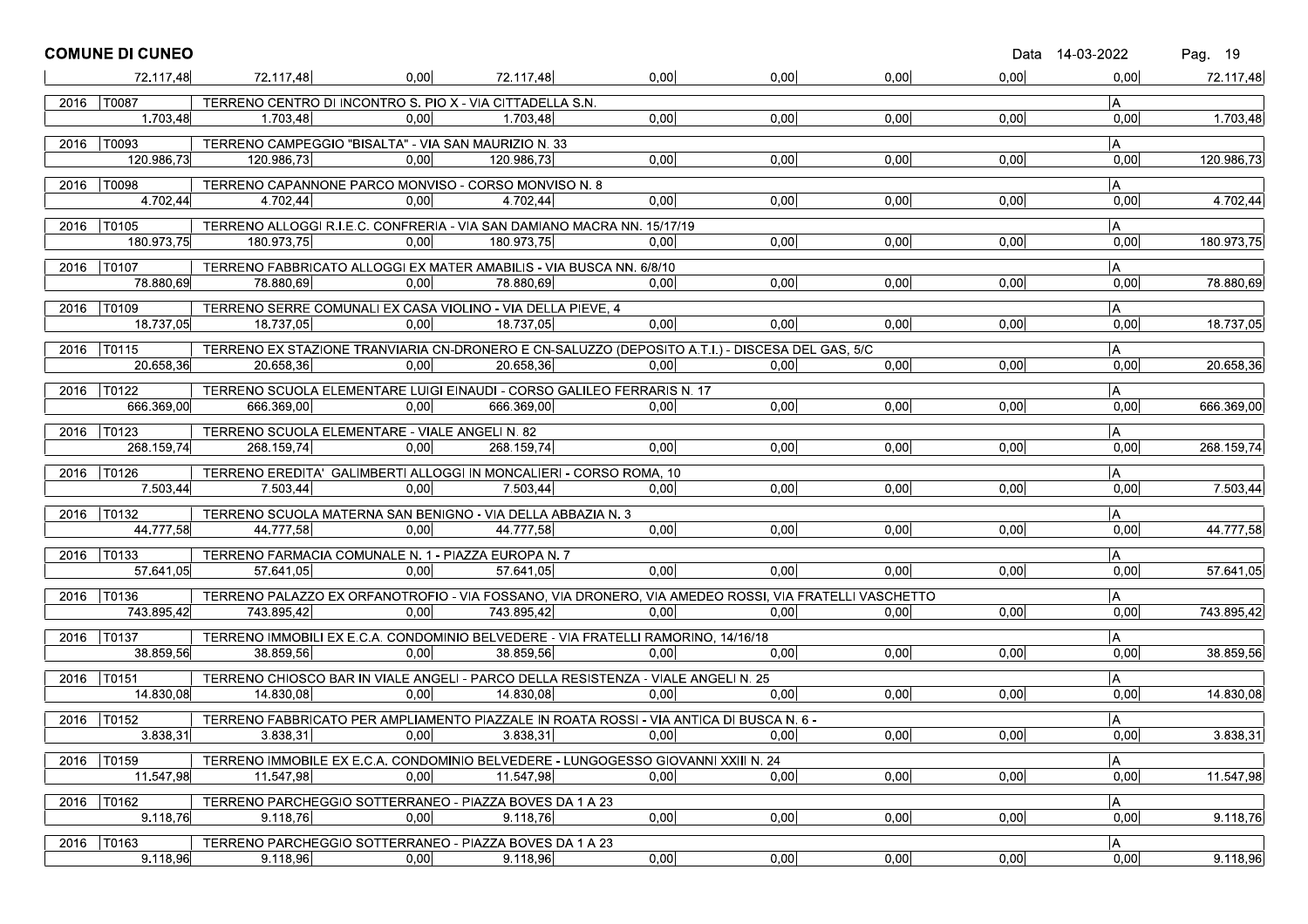|      | <b>COMUNE DI CUNEO</b>   |                                                                                 |      |                 |                                                                                            |                   |      |      | Data 14-03-2022 | Pag. 20    |
|------|--------------------------|---------------------------------------------------------------------------------|------|-----------------|--------------------------------------------------------------------------------------------|-------------------|------|------|-----------------|------------|
|      | 2016   T0164             | TERRENO PARCHEGGIO SOTTERRANEO - PIAZZA BOVES DA 1 A 23                         |      |                 |                                                                                            |                   |      |      | A               |            |
|      | 308.953,18               | 308.953.18                                                                      | 0,00 | 308.953,18      | 0,00                                                                                       | 0,00              | 0,00 | 0,00 | 0.00            | 308.953,18 |
|      |                          |                                                                                 |      |                 |                                                                                            |                   |      |      |                 |            |
|      | 2016 T0165               | TERRENO WC PUBBLICO PIAZZA COTTOLENGO - CORSO CARLO BRUNET, SNC                 |      |                 |                                                                                            |                   |      |      | IA.             |            |
|      | 8.434,16                 | 8.434,16                                                                        | 0,00 | 8.434,16        | 0.00                                                                                       | 0,00              | 0,00 | 0,00 | 0,00            | 8.434,16   |
|      | 2016 T0166               | TERRENO WC PUBBLICO - CORSO SOLERI                                              |      |                 |                                                                                            |                   |      |      | A               |            |
|      | 8.803,01                 | 8.803,01                                                                        | 0.00 | 8.803,01        | 0,00                                                                                       | 0,00              | 0,00 | 0,00 | 0,00            | 8.803,01   |
|      |                          |                                                                                 |      |                 |                                                                                            |                   |      |      |                 |            |
|      | 2016   T0167<br>7.971,28 | TERRENO WC PUBBLICO - PARCO DELLA RESISTENZA - VIALE DEGLI ANGELI, SNC          | 0.00 | 7.971,28        | 0.00                                                                                       | 0,00              | 0,00 | 0,00 | A <br>0,00      | 7.971,28   |
|      |                          | 7.971,28                                                                        |      |                 |                                                                                            |                   |      |      |                 |            |
|      | 2016   T0168             | TERRENO WC PUBBLICO - PIAZZA VIRGINIO                                           |      |                 |                                                                                            |                   |      |      | E               |            |
|      | 7.971,28                 | 0.00                                                                            | 0.00 | 0,00            | 0,00                                                                                       | 0,00              | 0.00 | 0,00 | 0.00            | 0,00       |
|      | 2016 T0169               | TERRENO WC PUBBLICO SANTUARIO ANGELI - VIALE DEGLI ANGELI                       |      |                 |                                                                                            |                   |      |      | A               |            |
|      | 8.168,83                 | 8.168,83                                                                        | 0,00 | 8.168.83        | 0.00                                                                                       | 0,00              | 0,00 | 0,00 | 0,00            | 8.168,83   |
|      |                          |                                                                                 |      |                 |                                                                                            |                   |      |      |                 |            |
|      | 2016 T0171               | TERRENO BASSO FABBRICATO IN SAN ROCCO CASTAGNARETTA - VIA MOIOLA                |      |                 |                                                                                            |                   |      |      | A               |            |
|      | 914.13                   | 914.13                                                                          | 0.00 | 914.13          | 0.00                                                                                       | 0,00              | 0.00 | 0,00 | 0,00            | 914,13     |
|      | 2016 T0174               |                                                                                 |      |                 | TERRENO PARCO DELLA GIOVENTU' - EX CLUB CACCIA E PESCA - NUVOLARI - VIA PARCO GIUVENTU', 1 |                   |      |      | A               |            |
|      | 32.952,75                | 32.952,75                                                                       | 0.00 | 32.952,75       | 0.00                                                                                       | 0,00              | 0,00 | 0,00 | 0,00            | 32.952,75  |
|      |                          |                                                                                 |      |                 |                                                                                            |                   |      |      |                 |            |
|      | 2016   T0175             | TERRENO ALLOGGIO "EX PEGASO" - VIA FELICE CAVALLOTTI N. 37 - SUB. 3             |      |                 |                                                                                            |                   |      |      | A               |            |
|      |                          | $7.242,53$ $7.242,53$                                                           |      | $0,00$ 7.242,53 | 0,00                                                                                       | $\overline{0,00}$ | 0,00 | 0,00 | 0,00            | 7.242,53   |
|      | 2016   T0176             | TERRENO ALLOGGIO "EX PEGASO" VIA FELICE CAVALLOTTI N. 37 SUB. 4                 |      |                 |                                                                                            |                   |      |      | A               |            |
|      | 7.499,42                 | $7.499,42$ $0,00$ $7.499,42$                                                    |      |                 | 0,00                                                                                       | 0,00              | 0,00 | 0,00 | 0.00            | 7.499,42   |
|      |                          |                                                                                 |      |                 |                                                                                            |                   |      |      |                 |            |
|      | 2016 T0177               | TERRENO ALLOGGIO "EX PEGASO" VIA FELICE CAVALLOTTI N. 37 SUB. 5                 |      |                 |                                                                                            |                   |      |      | IA.             |            |
|      | 7.242,53                 | $7.242,53$ $0,00$ $7.242,53$                                                    |      |                 | 0,00                                                                                       | 0,00              | 0,00 | 0,00 | 0,00            | 7.242,53   |
|      | 2016   T0178             | TERRENO ALLOGGIO "EX PEGASO" - VIA FELICE CAVALLOTTI N. 37 - SUB. 6             |      |                 |                                                                                            |                   |      |      | A.              |            |
|      | 7.242,53                 | 7.242,53                                                                        | 0,00 | 7.242,53        | 0.00                                                                                       | $\overline{0,00}$ | 0,00 | 0,00 | 0,00            | 7.242,53   |
|      |                          |                                                                                 |      |                 |                                                                                            |                   |      |      |                 |            |
|      | 2016   T0179<br>7.520,39 | TERRENO ALLOGGIO "EX PEGASO" - VIA FELICE CAVALLOTTI N. 37 - SUB. 7<br>7.520,39 | 0.00 | 7.520.39        | 0.00                                                                                       | 0.00              | 0.00 | 0,00 | A <br>0,00      | 7.520,39   |
|      |                          |                                                                                 |      |                 |                                                                                            |                   |      |      |                 |            |
|      | 2016   T0180             | TERRENO FABBRICATO "EX PEGASO" VIA FELICE CAVALLOTTI N. 37 SUB. 8               |      |                 |                                                                                            |                   |      |      | A               |            |
|      | 7.242,53                 | 7.242,53                                                                        |      | $0,00$ 7.242,53 | 0,00                                                                                       | 0,00              | 0,00 | 0,00 | 0,00            | 7.242,53   |
|      | 2016   T0181             | TERRENO ALLOGGIO "EX PEGASO" - VIA FELICE CAVALLOTTI N. 37 - SUB. 9             |      |                 |                                                                                            |                   |      |      | IA.             |            |
|      | 7.601,16                 | $7.601,16$ 0,00 $7.601,16$                                                      |      |                 | 0.00                                                                                       | $\overline{0,00}$ | 0,00 | 0,00 | 0,00            | 7.601,16   |
|      |                          |                                                                                 |      |                 |                                                                                            |                   |      |      |                 |            |
|      | 2016   T0182             | TERRENO ALLOGGIO "EX PEGASO" VIA FELICE CAVALLOTTI N. 37 SUB. 10                |      |                 |                                                                                            |                   |      |      | A               |            |
|      | 7.242,53                 | 7.242,53                                                                        | 0.00 | 7.242.53        | 0.00                                                                                       | 0,00              | 0,00 | 0,00 | 0.00            | 7.242,53   |
|      | 2016   T0183             | TERRENO ALLOGGIO "EX PEGASO" - VIA FELICE CAVALLOTTI N. 35 - SUB. 20            |      |                 |                                                                                            |                   |      |      | A               |            |
|      | 14.089,05                | 14.089,05                                                                       | 0,00 | 14.089,05       | 0,00                                                                                       | 0,00              | 0,00 | 0,00 | 0,00            | 14.089,05  |
|      |                          |                                                                                 |      |                 |                                                                                            |                   |      |      |                 |            |
| 2016 | T0184                    | TERRENO ALLOGGIO "EX PEGASO" VIA FELICE CAVALLOTTI N. 37 SUB. 65                |      |                 |                                                                                            |                   |      |      | A.              |            |
|      | 12.496,18                | 12.496,18                                                                       | 0,00 | 12.496.18       | 0,00                                                                                       | 0,00              | 0,00 | 0,00 | 0,00            | 12.496.18  |
|      | 2016   T0185             | TERRENO PALESTRA RONCHI - VIA PARCO GIOCHI                                      |      |                 |                                                                                            |                   |      |      | A               |            |
|      | 114.490,89               | 114.490,89                                                                      | 0.00 | 114.490.89      | 0,00                                                                                       | 0,00              | 0,00 | 0,00 | 0,00            | 114.490,89 |
|      |                          |                                                                                 |      |                 |                                                                                            |                   |      |      |                 |            |
|      | 2016   T0186             | TERRENO CASA SUL FIUME - VIA PORTA MONDOVI', 11/C                               |      |                 |                                                                                            |                   |      |      | A               |            |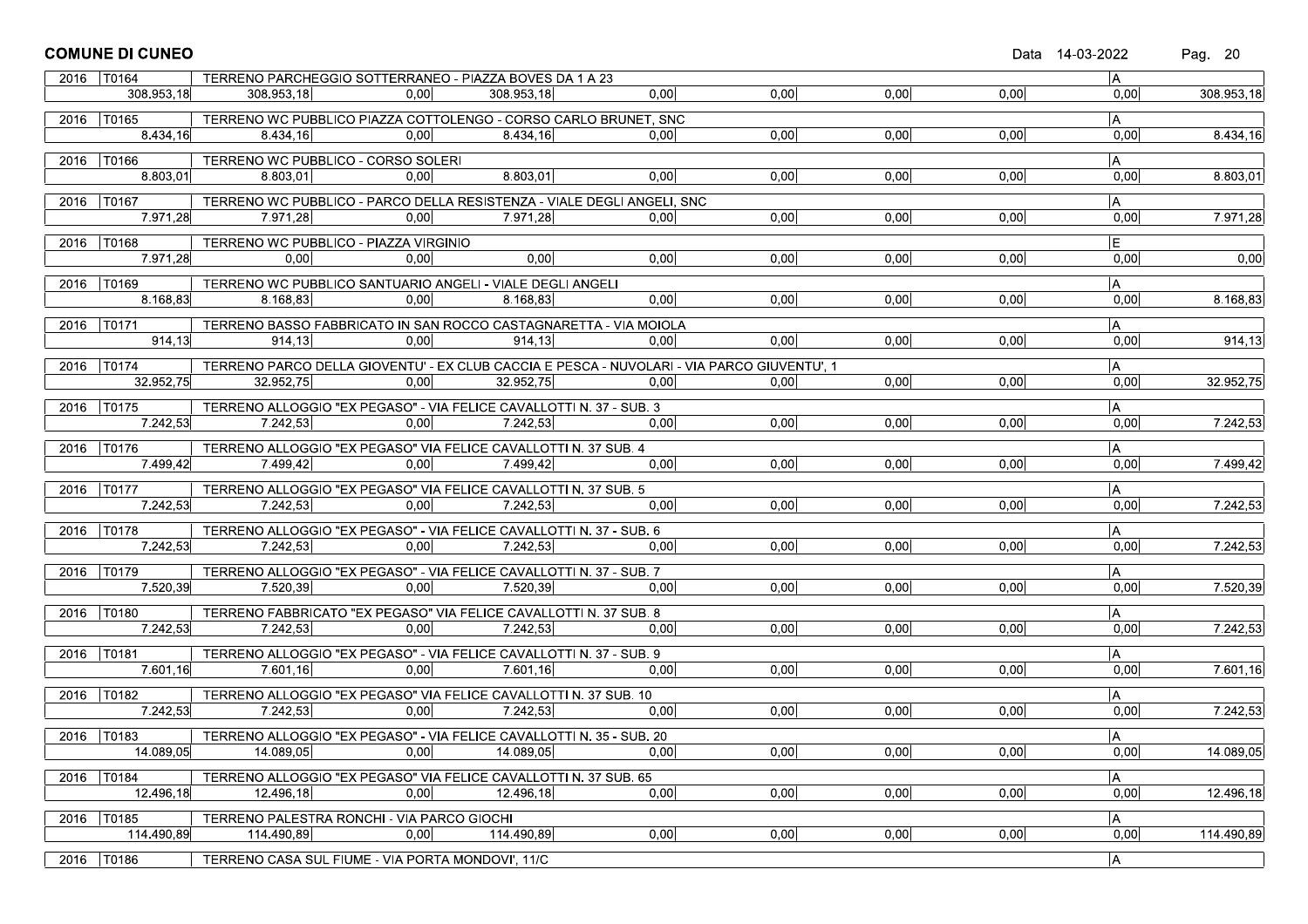|      | <b>COMUNE DI CUNEO</b>    |                                                                                                |      |            |      |      |      |      | Data 14-03-2022 | Pag. 21    |
|------|---------------------------|------------------------------------------------------------------------------------------------|------|------------|------|------|------|------|-----------------|------------|
|      | 178.153,48                | 178.153,48                                                                                     | 0.00 | 178.153.48 | 0,00 | 0.00 | 0,00 | 0,00 | 0,00            | 178.153,48 |
|      | 2016   T0269              | TERRENO PALAZZO OSASCO - VIA CESARE BATTISTI N. 5 - SOLAIO SUB. 201                            |      |            |      |      |      |      | $\overline{A}$  |            |
|      | 1.063,26                  | 1.063,26                                                                                       | 0.00 | 1.063,26   | 0.00 | 0,00 | 0,00 | 0,00 | 0,00            | 1.063,26   |
|      | 2016   T0583              | TERRENO ALLOGGIO PER EMERGENZA ABITATIVA IN CUNEO - VIA G.B. BONGIOANNI N. 15                  |      |            |      |      |      |      | A               |            |
|      | 17.724.80                 | 17.724,80                                                                                      | 0.00 | 17.724,80  | 0.00 | 0.00 | 0.00 | 0.00 | 0.00            | 17.724,80  |
|      |                           |                                                                                                |      |            |      |      |      |      |                 |            |
|      | 2016   T0584<br>17.895,23 | TERRENO ALLOGGIO PER EMERGENZA ABITATIVA IN S. ROCCO CAST. - CORSO FRANCIA N. 100<br>17.895,23 | 0,00 | 17.895,23  | 0,00 | 0,00 | 0,00 | 0,00 | A<br>0,00       | 17.895,23  |
|      |                           |                                                                                                |      |            |      |      |      |      |                 |            |
|      | 2016   T0588              | TERRENO IMPIANTO SPORTAREA - BORGO SAN GIUSEPPE - VIA G. MEREU. 1                              |      |            |      |      |      |      | $\mathsf{A}$    |            |
|      | 260.131.52                | 260.131,52                                                                                     | 0.00 | 260.131,52 | 0.00 | 0,00 | 0,00 | 0,00 | 0,00            | 260.131,52 |
| 2016 | $\overline{10594}$        | TERRENO FARMACIA COMUNALE N. 2 - VIA LUIGI EINAUDI, 16                                         |      |            |      |      |      |      | ۱A              |            |
|      | 95.490.09                 | 95.490,09                                                                                      | 0.00 | 95.490.09  | 0.00 | 0.00 | 0.00 | 0.00 | 0,00            | 95.490,09  |
|      | 2016   T0597              | TERRENO WC PUBBLICO - SCARICO CAMPER - PARCO DELLA GIOVENTU' - VIA PORTA MONDOVI'              |      |            |      |      |      |      | A               |            |
|      | 2.850,03                  | 2.850,03                                                                                       | 0,00 | 2.850.03   | 0,00 | 0,00 | 0,00 | 0,00 | 0,00            | 2.850,03   |
| 2016 | T0609                     | TERRENO PALAZZO OSASCO - VIA GIUSEPPE MAZZINI N. 2 - NEGOZIO SUB. 381 (178)                    |      |            |      |      |      |      | A               |            |
|      | 89.824,33                 | 89.824,33                                                                                      | 0.00 | 89.824,33  | 0.00 | 0,00 | 0,00 | 0,00 | 0,00            | 89.824,33  |
|      |                           |                                                                                                |      |            |      |      |      |      |                 |            |
|      | 2016   T0611<br>4.044,52  | TERRENO PALAZZO OSASCO - VIA GIUSEPPE MAZZINI - LOCALE SUB. 187<br>4.044.52                    | 0.00 | 4.044.52   | 0.00 | 0.00 | 0.00 | 0.00 | $\mathsf{T}$    |            |
|      |                           |                                                                                                |      |            |      |      |      |      | 0.00            | 4.044,52   |
|      | 2016   T0612              | TERRENO PALAZZO OSASCO - VIA GIUSEPPE MAZZINI - ALLOGGIO SUB. 186                              |      |            |      |      |      |      | A               |            |
|      | 8.201.64                  | 8.201,64                                                                                       | 0.00 | 8.201,64   | 0.00 | 0,00 | 0,00 | 0,00 | 0,00            | 8.201,64   |
| 2016 | T0615                     | TERRENO PALAZZO OSASCO - VIA GIUSEPPE MAZZINI - ALLOGGIO SUB. 167                              |      |            |      |      |      |      | IA.             |            |
|      | 10.201,66                 | 10.201,66                                                                                      | 0.00 | 10.201,66  | 0.00 | 0,00 | 0,00 | 0.00 | 0,00            | 10.201,66  |
|      | 2016   T0616              | TERRENO PALAZZO OSASCO - VIA GIUSEPPE MAZZINI - ALLOGGIO SUB. 169                              |      |            |      |      |      |      | A               |            |
|      | 12.246,14                 | 12.246,14                                                                                      | 0.00 | 12.246.14  | 0,00 | 0,00 | 0.00 | 0,00 | 0,00            | 12.246,14  |
| 2016 | T0619                     | TERRENO PALAZZO OSASCO - VIA PONZA DI SAN MARTINO N. 1 - ALLOGGIO SUB. 252                     |      |            |      |      |      |      | A               |            |
|      | 12.058,80                 | 12.058,80                                                                                      | 0.00 | 12.058,80  | 0.00 | 0,00 | 0,00 | 0,00 | 0,00            | 12.058,80  |
|      |                           |                                                                                                |      |            |      |      |      |      |                 |            |
|      | 2016   T0620<br>10.058,80 | TERRENO PALAZZO OSASCO<br>10.058.80                                                            | 0,00 | 10.058,80  | 0.00 | 0,00 | 0,00 | 0,00 | A <br>0,00      | 10.058,80  |
|      |                           |                                                                                                |      |            |      |      |      |      |                 |            |
| 2016 | T0621                     | TERRENO PALAZZO OSASCO                                                                         |      |            |      |      |      |      | A               |            |
|      | 8.058.80                  | 8.058,80                                                                                       | 0.00 | 8.058.80   | 0.00 | 0.00 | 0.00 | 0.00 | 0,00            | 8.058,80   |
|      | 2016   T0623              | TERRENO PALAZZO OSASCO - VIA GIUSEPPE MAZZINI N. 2 - ALLOGGIO SUB. 170                         |      |            |      |      |      |      | A               |            |
|      | 16.246,19                 | 16.246,19                                                                                      | 0,00 | 16.246.19  | 0,00 | 0,00 | 0,00 | 0,00 | 0,00            | 16.246,19  |
| 2016 | T0624                     | TERRENO PALAZZO OSASCO - VIA GIUSEPPE MAZZINI N. 2 - ALLOGGIO SUB. 138                         |      |            |      |      |      |      | A               |            |
|      | 14.201.66                 | 14.201.66                                                                                      | 0.00 | 14.201.66  | 0,00 | 0,00 | 0,00 | 0,00 | 0,00            | 14.201,66  |
|      | T0625                     | TERRENO PALAZZO OSASCO - VIA GIUSEPPE MAZZINI N. 2 - ALLOGGIO SUB. 136                         |      |            |      |      |      |      | A               |            |
| 2016 | 16.201.66                 | 16.201,66                                                                                      | 0,00 | 16.201.66  | 0.00 | 0,00 | 0,00 | 0,00 | 0,00            | 16.201,66  |
|      |                           |                                                                                                |      |            |      |      |      |      |                 |            |
| 2016 | T0626                     | TERRENO PALAZZO OSASCO - VIA GIUSEPPE MAZZINI N. 2 - ALLOGGIO SUB. 137                         |      |            |      |      |      |      | A               |            |
|      | 12.589,04                 | 12.589,04                                                                                      | 0,00 | 12.589,04  | 0,00 | 0,00 | 0,00 | 0,00 | 0,00            | 12.589,04  |
| 2016 | T0627                     | TERRENO PALAZZO OSASCO - PIAZZA T. GALIMBERTI N. 10 - ALLOGGIO SUB. 257                        |      |            |      |      |      |      | A               |            |
|      | 36.058,80                 | 36.058,80                                                                                      | 0.00 | 36.058,80  | 0,00 | 0,00 | 0,00 | 0,00 | 0,00            | 36.058.80  |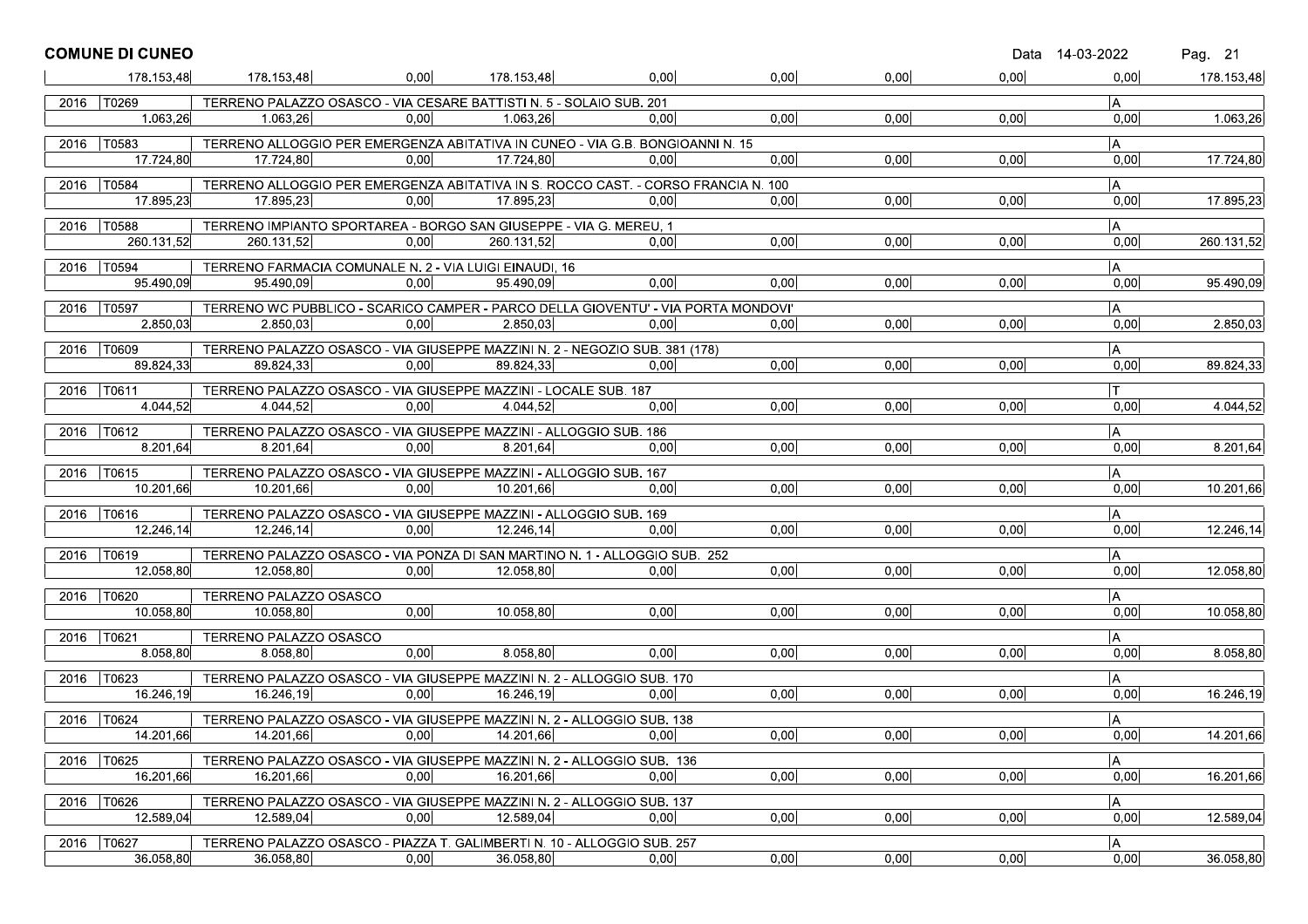|      | <b>COMUNE DI CUNEO</b>    |                                                                                  |      |           |      |                   |      |      | Data 14-03-2022 | Pag. 22   |
|------|---------------------------|----------------------------------------------------------------------------------|------|-----------|------|-------------------|------|------|-----------------|-----------|
|      | 2016   T0628              | TERRENO PALAZZO OSASCO - VIA CESARE BATTISTI N. 5 - SOLAIO SUB. 200              |      |           |      |                   |      |      | A               |           |
|      | 1.063,26                  | 1.063,26                                                                         | 0.00 | 1.063.26  | 0.00 | 0,00              | 0,00 | 0,00 | 0,00            | 1.063,26  |
|      | 2016   T0635              | TERRENO PALAZZO OSASCO                                                           |      |           |      |                   |      |      | A.              |           |
|      | 1.063,27                  | 1.063,27                                                                         | 0,00 | 1.063,27  | 0.00 | 0,00              | 0,00 | 0,00 | 0,00            | 1.063,27  |
|      | 2016   T0636              | TERRENO PALAZZO OSASCO - VIA GIUSEPPE MAZZINI, 2 - MAGAZZINO SUB. 217            |      |           |      |                   |      |      | $\overline{A}$  |           |
|      | 200.00                    | 200,00                                                                           | 0.00 | 200,00    | 0,00 | 0,00              | 0,00 | 0,00 | 0,00            | 200,00    |
|      | 2016   T0638              | TERRENO PALAZZO OSASCO - VIA GIUSEPPE MAZZINI N. 2 - MAG. SUB. 229               |      |           |      |                   |      |      | A               |           |
|      | 200.00                    | 200.00                                                                           | 0.00 | 200.00    | 0.00 | 0,00              | 0,00 | 0,00 | 0,00            | 200,00    |
|      |                           |                                                                                  |      |           |      |                   |      |      |                 |           |
|      | 2016   T0639<br>200,00    | TERRENO PALAZZO OSASCO - VIA PONZA DI SAN MARTINO N. 1 - MAG. SUB. 230<br>200.00 |      |           |      | 0,00              |      |      | $\overline{A}$  |           |
|      |                           |                                                                                  | 0,00 | 200,00    | 0.00 |                   | 0,00 | 0,00 | 0,00            | 200,00    |
| 2016 | T0640                     | TERRENO PALAZZO OSASCO - PIAZZA T. GALIMBERTI N. 6 - MAG. SUB. 232               |      |           |      |                   |      |      | A               |           |
|      | 200,00                    | 200,00                                                                           | 0,00 | 200,00    | 0,00 | 0,00              | 0,00 | 0,00 | 0,00            | 200,00    |
|      | 2016   T0641              | TERRENO PALAZZO OSASCO - VIA GIUSEPPE MAZZINI N. 2 - MAG. SUB. 237               |      |           |      |                   |      |      | A               |           |
|      | 200,00                    | 200.00                                                                           | 0,00 | 200.00    | 0.00 | 0,00              | 0.00 | 0,00 | 0,00            | 200,00    |
|      | 2016 T0642                | TERRENO PALAZZO OSASCO - VIA PONZA DI SAN MARTINO N. 1 - MAG. SUB. 238           |      |           |      |                   |      |      | $\overline{A}$  |           |
|      | 200,00                    | 200,00                                                                           | 0.00 | 200,00    | 0,00 | 0,00              | 0.00 | 0,00 | 0,00            | 200,00    |
|      | 2016   T0672              | TERRENO CASA FERRERO - CORSO DANTE N. 20 - SUB. 14                               |      |           |      |                   |      |      | A               |           |
|      | 17.766,75                 | 17.766,75                                                                        | 0,00 | 17.766,75 | 0,00 | 0,00              | 0,00 | 0,00 | 0,00            | 17.766,75 |
|      |                           |                                                                                  |      |           |      |                   |      |      |                 |           |
|      | 2016   T0673<br>15.166,75 | TERRENO CASA FERRERO - CORSO DANTE N. 20 - SUB. 15<br>15.166,75                  | 0,00 |           | 0,00 | 0,00              | 0,00 | 0,00 | A  <br>0,00     | 15.166,75 |
|      |                           |                                                                                  |      | 15.166,75 |      |                   |      |      |                 |           |
|      | 2016   T0674              | TERRENO CASA FERRERO - CORSO DANTE N. 20 - SUB. 16                               |      |           |      |                   |      |      | $\overline{A}$  |           |
|      | 23.786,75                 | 23.786,75                                                                        | 0.00 | 23.786,75 | 0,00 | 0,00              | 0,00 | 0,00 | 0,00            | 23.786,75 |
|      | 2016   T0675              | TERRENO CASA FERRERO - CORSO DANTE N. 20 - SUB. 17                               |      |           |      |                   |      |      | $\overline{A}$  |           |
|      | 17.686.75                 | 17.686.75                                                                        | 0.00 | 17.686.75 | 0,00 | $\overline{0,00}$ | 0,00 | 0,00 | 0,00            | 17.686,75 |
|      | 2016   T0676              | TERRENO CASA FERRERO - CORSO DANTE N. 20 - SUB. 18                               |      |           |      |                   |      |      | A               |           |
|      | 23.786,75                 | 23.786,75                                                                        | 0.00 | 23.786.75 | 0,00 | 0.00              | 0.00 | 0,00 | 0.00            | 23.786,75 |
|      | 2016   T0677              | TERRENO CASA FERRERO - CORSO DANTE N. 20 - SUB. 19                               |      |           |      |                   |      |      | A               |           |
|      | 18.874,75                 | 18.874,75                                                                        | 0,00 | 18.874,75 | 0,00 | 0,00              | 0,00 | 0,00 | 0,00            | 18.874,75 |
|      |                           |                                                                                  |      |           |      |                   |      |      |                 |           |
|      | 2016   T0678<br>20.386,75 | TERRENO CASA FERRERO - CORSO DANTE N. 20 - SUB. 20<br>20.386,75                  | 0,00 | 20.386,75 | 0,00 | 0,00              | 0,00 | 0,00 | A.<br>0,00      | 20.386,75 |
|      |                           |                                                                                  |      |           |      |                   |      |      |                 |           |
|      | 2016   T0679              | TERRENO CASA FERRERO - CORSO DANTE N. 20 - SUB. 21                               |      |           |      |                   |      |      | $\overline{A}$  |           |
|      | 15.166,75                 | 15.166,75                                                                        | 0.00 | 15.166.75 | 0.00 | 0,00              | 0.00 | 0,00 | 0,00            | 15.166,75 |
|      | 2016   T0680              | TERRENO CASA FERRERO - CORSO DANTE N. 20 - SUB. 22                               |      |           |      |                   |      |      | $\overline{A}$  |           |
|      | 34.401,95                 | 34.401,95                                                                        | 0,00 | 34.401.95 | 0,00 | 0,00              | 0,00 | 0,00 | 0,00            | 34.401,95 |
| 2016 | T0681                     | TERRENO CASA FERRERO - CORSO DANTE N. 20 - SUB. 23                               |      |           |      |                   |      |      | A.              |           |
|      | 17.688,35                 | 17.688,35                                                                        | 0,00 | 17.688,35 | 0,00 | 0,00              | 0,00 | 0,00 | 0,00            | 17.688,35 |
|      | 2016   T0682              | TERRENO CASA FERRERO - CORSO DANTE N. 20 - SUB. 24                               |      |           |      |                   |      |      | A               |           |
|      | 5.754,16                  | 5.754,16                                                                         | 0,00 | 5.754,16  | 0,00 | 0,00              | 0,00 | 0,00 | 0,00            | 5.754,16  |
|      |                           |                                                                                  |      |           |      |                   |      |      |                 |           |
| 2016 | T0683                     | TERRENO CASA FERRERO - CORSO DANTE N. 20 - SUB. 25                               |      |           |      |                   |      |      | A               |           |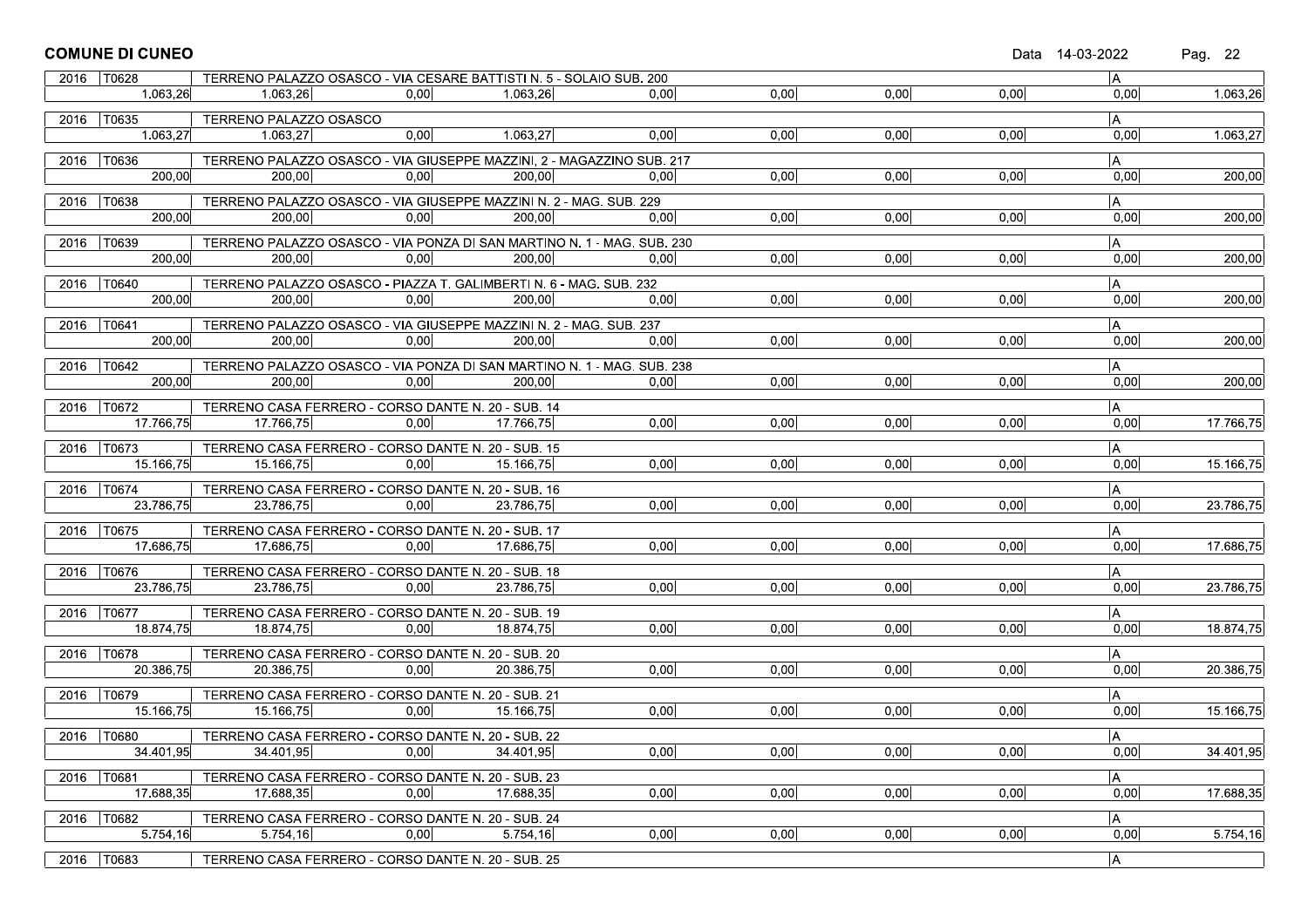|      | <b>COMUNE DI CUNEO</b>     |                                                                                                                   |       |              |       |      |      |      | Data 14-03-2022 | Pag. 23      |
|------|----------------------------|-------------------------------------------------------------------------------------------------------------------|-------|--------------|-------|------|------|------|-----------------|--------------|
|      | 3.920,00                   | 3.920,00                                                                                                          | 0.00  | 3.920.00     | 0,00  | 0,00 | 0,00 | 0,00 | 0,00            | 3.920,00     |
| 2016 | T0684                      | TERRENO CASA FERRERO - CORSO DANTE N. 20 - SUB. 26                                                                |       |              |       |      |      |      | l A             |              |
|      | 4.872.60                   | 4.872,60                                                                                                          | 0.00  | 4.872,60     | 0.00  | 0,00 | 0,00 | 0,00 | 0.00            | 4.872,60     |
| 2016 | T0685                      | TERRENO AUTORIMESSA LASCITO FERRERO - VIA BASSIGNANO N. 23                                                        |       |              |       |      |      |      | A               |              |
|      | 1.800,00                   | 1.800,00                                                                                                          | 0.00  | 1.800,00     | 0.00  | 0,00 | 0,00 | 0,00 | 0,00            | 1.800,00     |
| 2016 | T0686                      | TERRENO ALLOGGIO LASCITO FERRERO - VIA GIOVANNI SCHIAPARELLI N. 17                                                |       |              |       |      |      |      | A               |              |
|      | 9.800,32                   | 9.800,32                                                                                                          | 0.00  | 9.800.32     | 0.00  | 0,00 | 0,00 | 0,00 | 0,00            | 9.800,32     |
| 2016 | T0687                      | TERRENO ALLOGGIO LASCITO FERRERO - CORSO SANTORRE DI SANTAROSA N. 52                                              |       |              |       |      |      |      | $\overline{A}$  |              |
|      | 10.771.20                  | 10.771.20                                                                                                         | 0.001 | 10.771.20    | 0.001 | 0.00 | 0.00 | 0,00 | 0,00            | 10.771,20    |
| 2016 | T0695                      | TERRENO IMMOBILE IN FILANDA CASSIN-LATTES "BARATRONE" - VIA BASSE S. ANNA                                         |       |              |       |      |      |      | A               |              |
|      | 3.724,00                   | 3.724,00                                                                                                          | 0.00  | 3.724,00     | 0.00  | 0.00 | 0.00 | 0,00 | 0,00            | 3.724,00     |
|      | 2016   T0715               | TERRENO PISCINA OLIMPIONICA - VIA PORTA MONDOVI' -                                                                |       |              |       |      |      |      | A               |              |
|      | 1.224.211,02               | 1.224.211,02                                                                                                      | 0,00  | 1.224.211,02 | 0,00  | 0,00 | 0.00 | 0,00 | 0,00            | 1.224.211,02 |
| 2016 | <b>T074A</b>               | TERRENO EX ONPI - CASA SERENA- BORGO S.GIUSEPPE - VIA R.DE BALDI 7 ALA INUTILIZZAZATA VIA SAVONA 50 -             |       |              |       |      |      |      | A               |              |
|      | 456.191.47                 | 456.191,47                                                                                                        | 0.00  | 456.191.47   | 0.00  | 0.00 | 0.00 | 0,00 | 0,00            | 456.191,47   |
|      |                            |                                                                                                                   |       |              |       |      |      |      |                 |              |
|      | 2016   T074B<br>456.191.47 | TERRENO EX ONPI - CASA SERENA - BORGO S.GIUSEPPE - VIA R. DE BALDI 7 (ALLOGGI E.R.P.)-VIA SAVONA 50<br>456.191.47 | 0.00  | 456.191.47   | 0.00  | 0.00 | 0,00 | 0,00 | A<br>0,00       | 456.191,47   |
|      |                            |                                                                                                                   |       |              |       |      |      |      |                 |              |
| 2017 | T0031<br>8.687.46          | TERRENO FORO BOARIO - PIAZZA FORO BOARIO - TETTOIA VINAJ<br>8.687,46                                              | 0.00  | 8.687.46     | 0,00  | 0,00 | 0,00 | 0,00 | A<br>0,00       | 8.687,46     |
|      |                            |                                                                                                                   |       |              |       |      |      |      |                 |              |
|      | 2019   T0721<br>12.884,50  | TERRENO ALLOGGI PUF - VIA BONGIOANNI N. 36 - SUB. 4 (INT.1)<br>12.884,50                                          | 0.00  | 12.884,50    | 0.00  | 0.00 | 0.00 | 0,00 | IA.<br>0.00     | 12.884,50    |
|      |                            |                                                                                                                   |       |              |       |      |      |      |                 |              |
|      | 2019   T0722<br>9.663,44   | TERRENO ALLOGGI PUF - VIA BONGIOANNI N. 36 - SUB. 5 (INT.2)<br>9.663,44                                           | 0,00  | 9.663.44     | 0,00  | 0.00 | 0.00 | 0,00 | A<br>0,00       | 9.663,44     |
|      |                            |                                                                                                                   |       |              |       |      |      |      |                 |              |
| 2019 | T0723                      | TERRENO ALLOGGI PUF - VIA BONGIOANNI N. 36 - SUB. 6 (INT. 3)                                                      |       |              |       |      |      |      | A               |              |
|      | 13.958,28                  | 13.958,28                                                                                                         | 0.00  | 13.958,28    | 0,00  | 0,00 | 0,00 | 0,00 | 0,00            | 13.958,28    |
|      | 2019   T0724               | TERRENO ALLOGGI PUF - VIA BONGIOANNI N. 36 - SUB. 7 (INT. 4)                                                      |       |              |       |      |      |      | A               |              |
|      | 12.884,50                  | 12.884.50                                                                                                         | 0.00  | 12.884,50    | 0.00  | 0.00 | 0.00 | 0.00 | 0.00            | 12.884,50    |
| 2019 | T0725                      | TERRENO ALLOGGI PUF - VIA BONGIOANNI N. 36 - SUB. 8 (INT. 5)                                                      |       |              |       |      |      |      | A               |              |
|      | 9.663,44                   | 9.663,44                                                                                                          | 0.00  | 9.663,44     | 0,00  | 0,00 | 0,00 | 0,00 | 0,00            | 9.663,44     |
|      | 2019   T0726               | TERRENO ALLOGGI PUF - VIA BONGIOANNI N. 36 - SUB. 9 (INT. 6)                                                      |       |              |       |      |      |      | $\overline{A}$  |              |
|      | 13.958,28                  | 13.958,28                                                                                                         | 0.00  | 13.958,28    | 0,00  | 0,00 | 0,00 | 0,00 | 0,00            | 13.958,28    |
|      | 2019   T0727               | TERRENO ALLOGGI PUF - VIA BONGIOANNI N. 36 - SUB. 10 (INT. 7)                                                     |       |              |       |      |      |      | A               |              |
|      | 12.884.50                  | $\overline{12.884,50}$                                                                                            | 0.00  | 12.884,50    | 0.00  | 0.00 | 0.00 | 0,00 | 0.00            | 12.884,50    |
|      | 2019   T0728               | TERRENO ALLOGGI PUF - VIA BONGIOANNI N. 36 - SUB. 11 (INT. 8)                                                     |       |              |       |      |      |      | A               |              |
|      | 9.663,44                   | 9.663.44                                                                                                          | 0,00  | 9.663,44     | 0,00  | 0,00 | 0,00 | 0,00 | 0,00            | 9.663,44     |
|      | 2019   T0729               | TERRENO ALLOGGI PUF - VIA BONGIOANNI N. 36 - SUB. 12 (INT. 9)                                                     |       |              |       |      |      |      | A               |              |
|      | 13.958,28                  | 13.958,28                                                                                                         | 0,00  | 13.958,28    | 0,00  | 0,00 | 0,00 | 0,00 | 0,00            | 13.958,28    |
| 2019 | T0730                      | TERRENO ALLOGGI PUF - VIA BONGIOANNI N. 36 - SUB. 13 (INT. 10)                                                    |       |              |       |      |      |      | A               |              |
|      | 12.884,50                  | 12.884,50                                                                                                         | 0,00  | 12.884,50    | 0,00  | 0,00 | 0,00 | 0,00 | 0,00            | 12.884,50    |